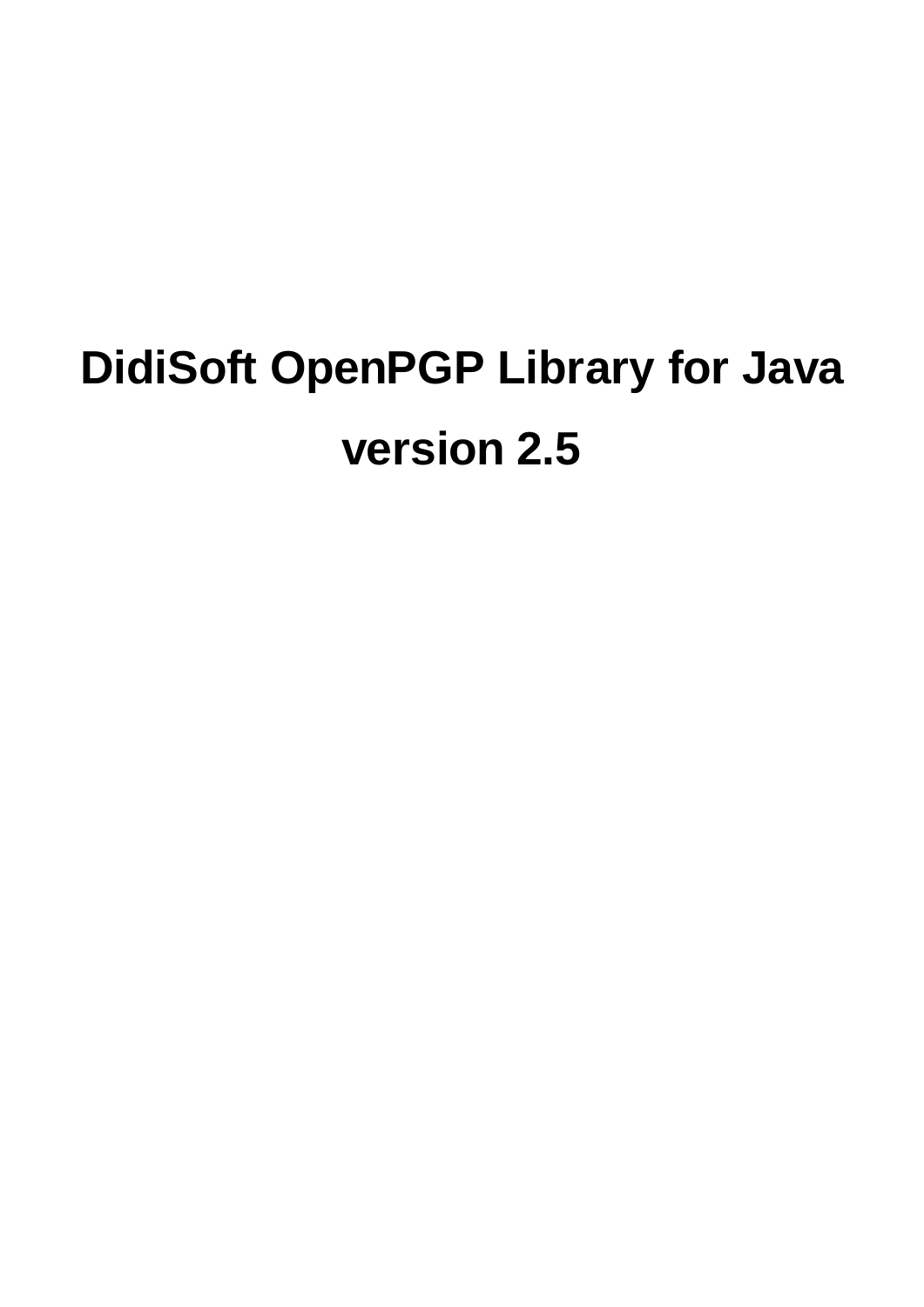# About

## About the Library

DidiSoft OpenPGP Library for Java is a 100% Java library with no external dependencies.

## Features

The library provides functions for OpenPGP encryption, decryption, signing, verification of signed data, clear text signing, one pass signing and encryption, key pair generation, key signing, key revocation, etc.

The library uses internally the open source BouncyCastle Java library.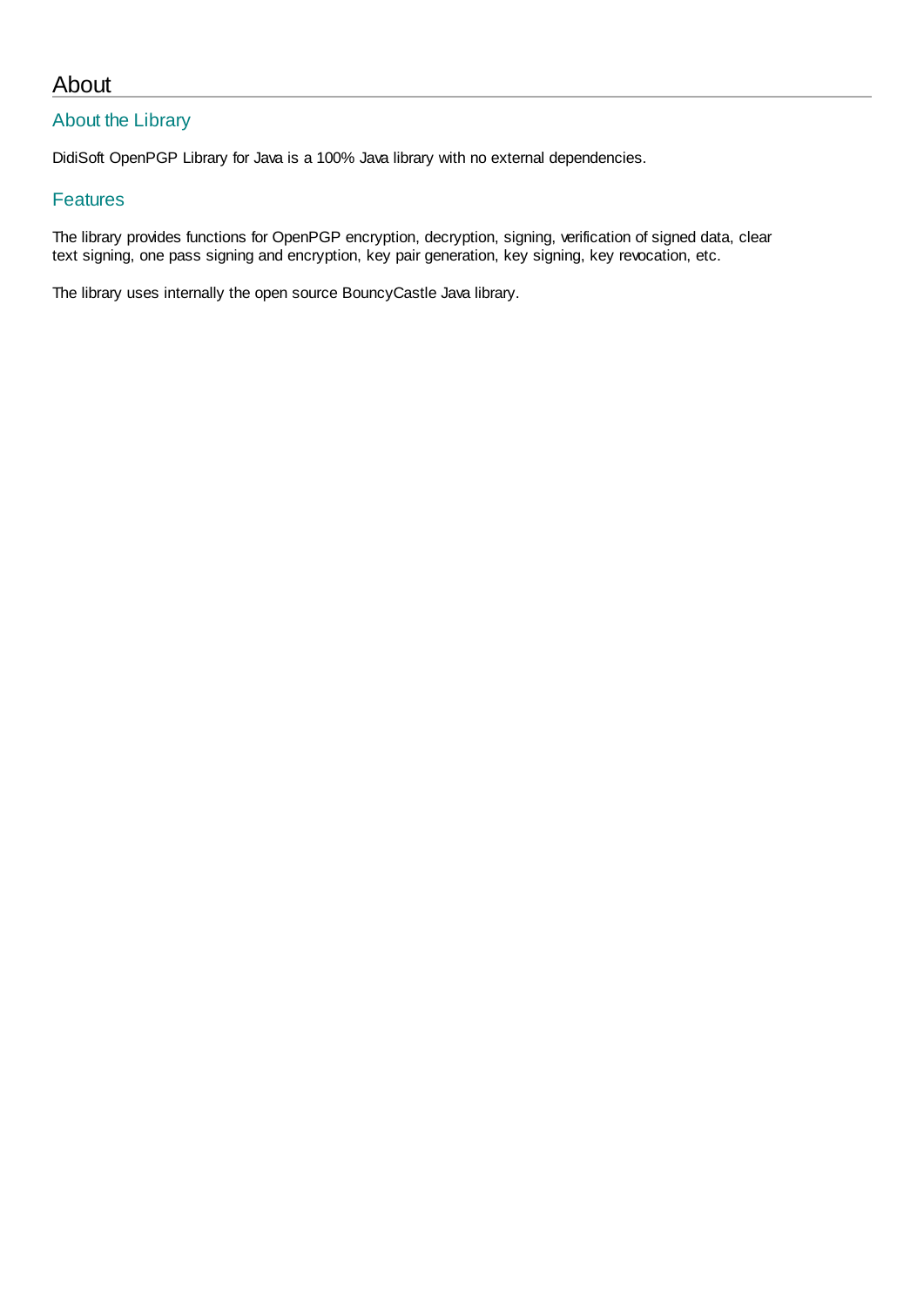# <span id="page-2-0"></span>Setup

The library consists of three JAR files located in the **Bin** folder of the library distribution ZIP file:

1) bcpg-jdk14-145.jar 2) bcprov-ext-jdk14-145.jar 3) pgplib-2.4.jar

<span id="page-2-1"></span>They must be copied, referenced and distributes with your software in order the library to work.

# Unlimited JCE

Due to export control restrictions, by default JDK is supplied with limited cipher key lengths.

In order to enable full cipher key length additionally should be downloaded: **Java Cryptography Extension** (JCE) Unlimited Strength Jurisdiction Policy Files

In both cases you have to download a ZIP file and copy the content of the ZIP in your JRE's jre/lib/security/ folder.

This operation has to be done for every machine where this library will be distributed.

Bellow you will find links where you can download them for Sun and IBM JVM (Java Virtual Machine) version 1.6, 1.5 and 1.4.

## Java 1.6

Sun JVM 1.6 <http://www.oracle.com/technetwork/java/javase/downloads/index.html> Scroll down to "Other Downloads" - Java Cryptography Extension (JCE) Unlimited Strength Jurisdiction Policy Files 6"

IBM JVM 1.6 <http://www.ibm.com/developerworks/java/jdk/security/60/> Scroll down to Java Cryptography Extension (JCE) (Login for the IBM web site is required)

## Java 1.5

Sun JVM 1.5 [http://java.sun.com/javase/downloads/index\\_jdk5.jsp](http://java.sun.com/javase/downloads/index_jdk5.jsp) Scroll down to "Other Downloads" - Java Cryptography Extension (JCE) Unlimited Strength Jurisdiction Policy Files 5.0

IBM JVM 1.5 <http://www.ibm.com/developerworks/java/jdk/security/50/> Scroll down to IBM SDK Policy files (Login for the IBM web site is required)

## Java 1.4

Sun JVM 1.4 <http://java.sun.com/j2se/1.4.2/download.html> Scroll down to Other Downloads > Java Cryptography Extension (JCE) Unlimited Strength Jurisdiction Policy Files 1.4.2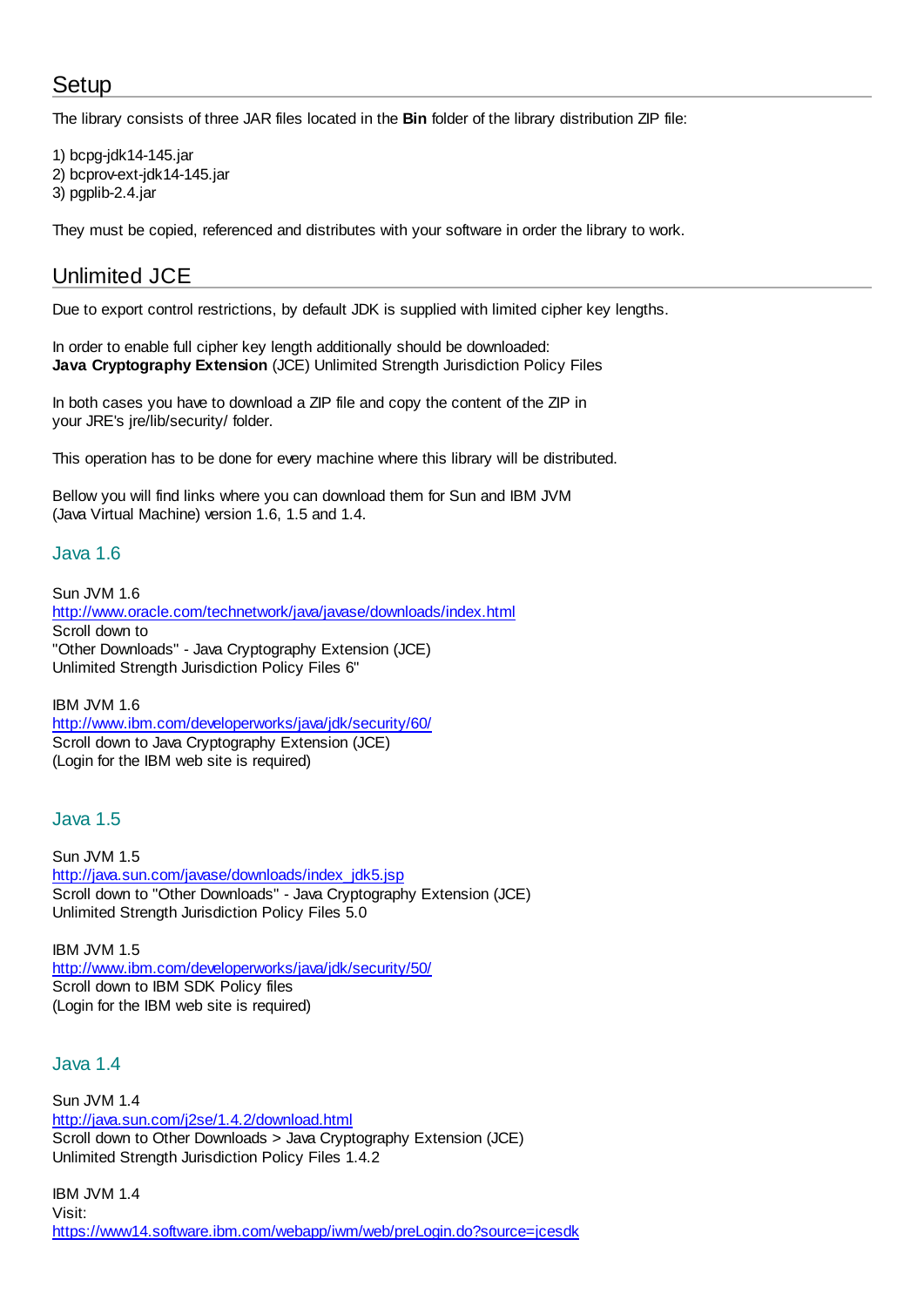If you have trouble to set up the Unlimited JCE files do not hesitate to [contact us.](#page-27-0)

# From EvaluationToProduction

After a purchase you will receive **download** instructions for the **production copy** of the library.

Please **download** the **production copy** ZIP file and **replace** in your project the **evaluation** version [JAR files](#page-2-0) with the once from the **/Bin** folder of the **production copy** ZIP archive.

The same process should be applied also for **upgrade to a newer version** of the library.

## Javadoc in Eclipse

This article is a short list of steps to perform in order to see more meaningful **tooltips** when programming with DidiSoft OpenPGP Library for Java. It assumes that you use Eclipse as your Java IDE.

1. Download and unpack library ZIP.

2. Start a new **Eclipse project** and reference the [three JARS](#page-2-0) located in the **Bin** folder in the location from step 1.

3. In your project **Referenced Libraries** section in the Eclipse **Package Explorer** tab right click pgplib-x.x.jar (x.x is your version in use), select **Properties.**

| Francisco (Final Lauritius Grand                                    |            |           |  |  |
|---------------------------------------------------------------------|------------|-----------|--|--|
| 中   bcprov-jdk14-141<br><b>El 20</b> pgplib-2.4.jar - C.            | Properties | Alt+Enter |  |  |
| D bcpg-jdk14-141.j                                                  | Java to C# |           |  |  |
| <b>E</b> <sup></sup> <b>E</b> <sup>&amp;</sup> Referenced Libraries | Instrument |           |  |  |
| 由 <sup>5</sup> src                                                  | Profile As |           |  |  |
| PGPLibTest                                                          | Debug As   |           |  |  |

 $\Box$   $\Box$  IRE System Library [jre1.6.0 07]

4. In the Javadoc Location dialog enter the location of the **JavaDoc** folder where the library was extracted in step 1.

| type filter text                                               | <b>Javadoc Location</b>                                                                                                                                                                                                           |  |  |
|----------------------------------------------------------------|-----------------------------------------------------------------------------------------------------------------------------------------------------------------------------------------------------------------------------------|--|--|
| - Java Source Attachment<br>Javadoc Location<br>Mative Library | Specify the location (URL) of the documentation generated by Jav<br>contain a file called 'package-list'.<br>C Javadoc URL (e.g. 'http://www.sample-url.org/doc/' or 'file:/c:<br>Javadoc location path: file:/C:/PGPLIb/javadoc/ |  |  |

5. Now the JavaDoc should appear when you type methods or properties of the objects from the library, or simply press **F2** when you are over an already typed method.

# WAR and EAR project

If your project is running in an Application server (WAR or EAR project) you may encounter **strange exceptions** after **application start/stop**.

You can skip this section if you do not plan to stop/start the application that uses the library.

**The reason** for these exceptions is that the [library JAR files](#page-2-0) are bundled with the web application and after an application stop/start, they are loaded in another class loader but the BouncyCastle security provider was already registered with class loader that is unavailable (*has been destroyed after the web application stop*)

**The solution** to this situation is to ship the application without the [library JAR files.](#page-2-0) They must be placed in a folder **shared** for all applications running on the Application server.

Below are listed the shared folders for some application servers.

**Tomcat** <tomcat folder>/shared/lib/

**Web Sphere** <was folder>/lib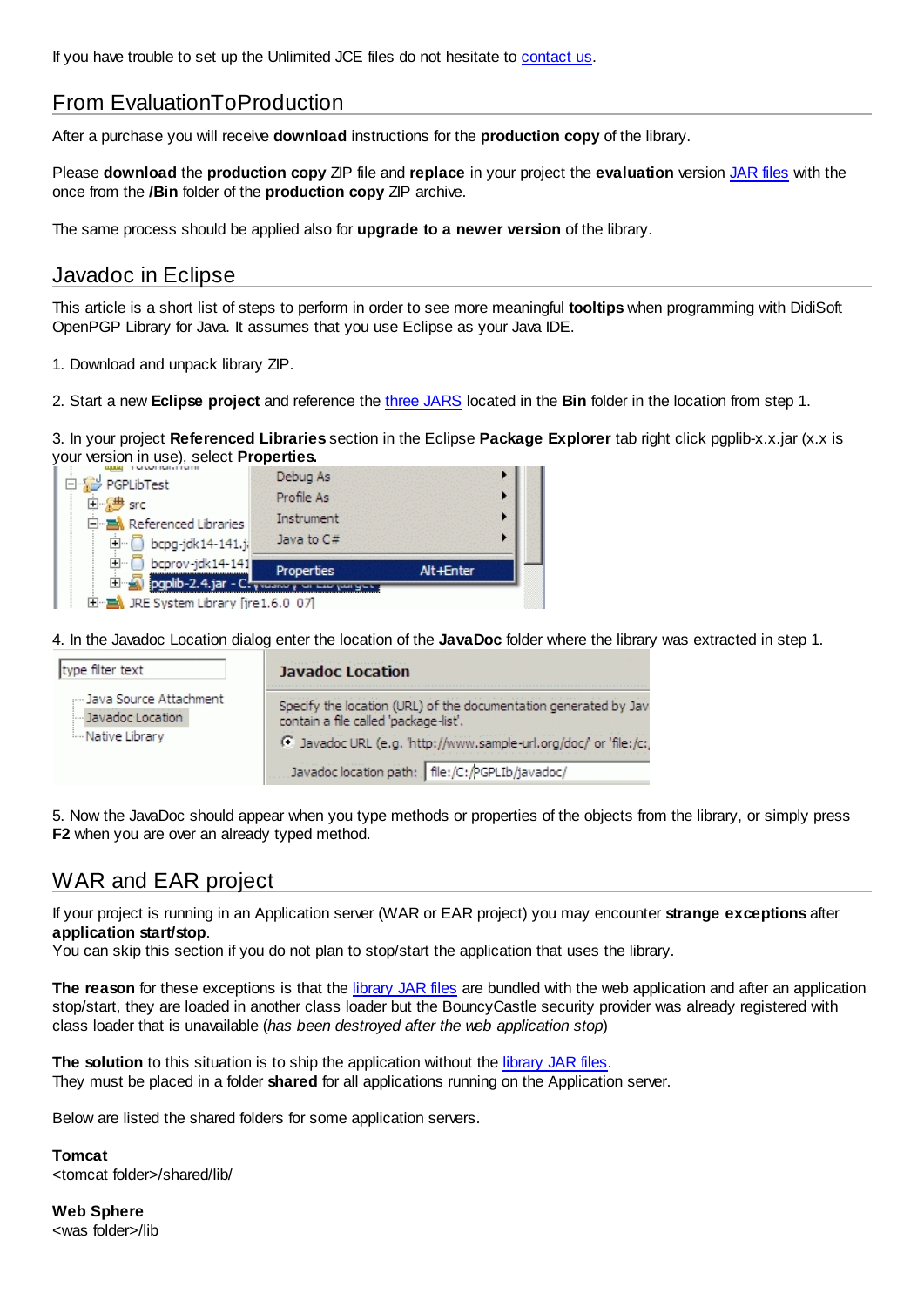*Note: If you application server is not mentioned here, please refer to your application server documentation*.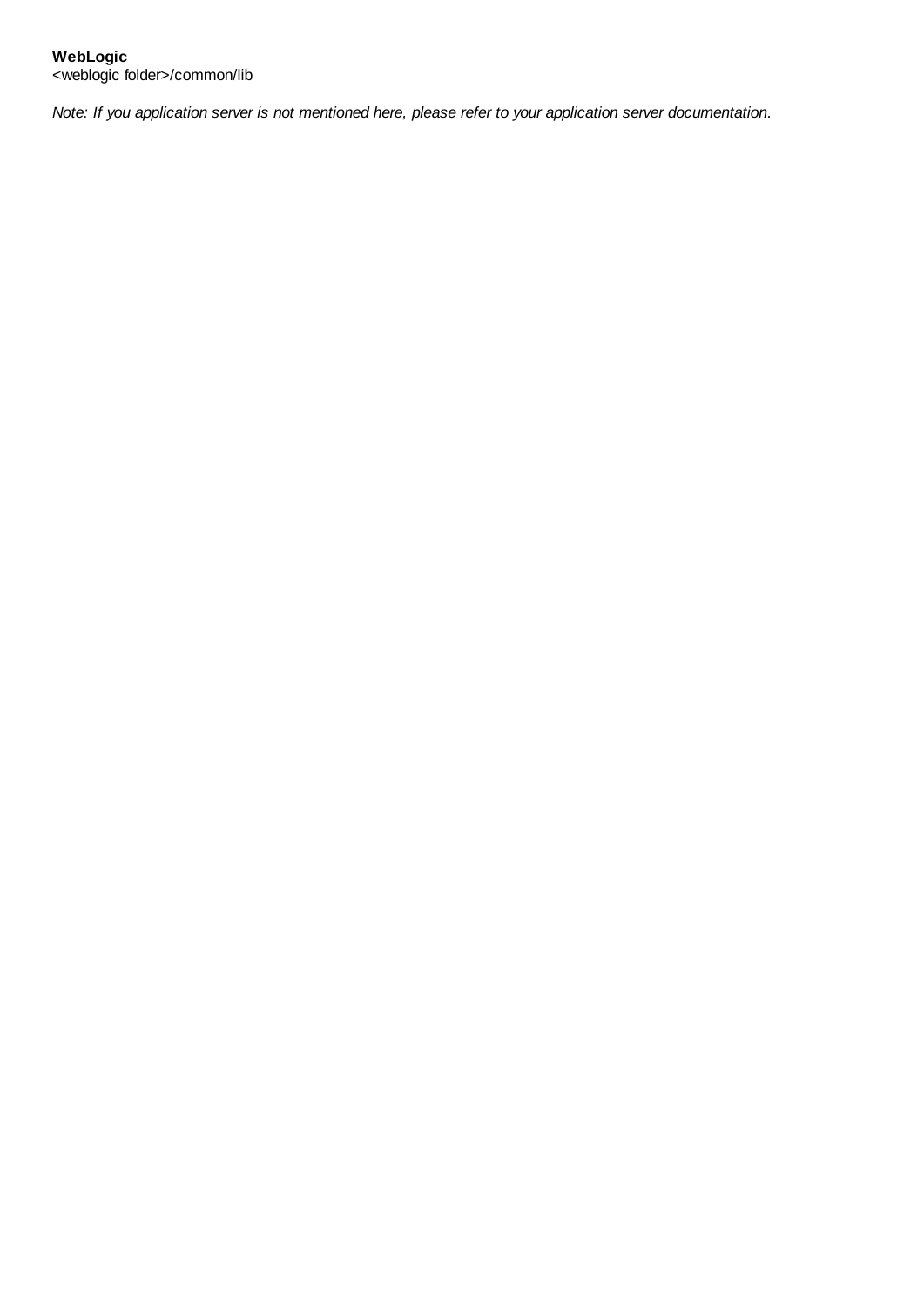## <span id="page-5-0"></span>Programs

## **EncryptFile**

Encryption is the most used function of the OpenPGP cryptography. In order to encrypt a file we need the public key of the recipient.

With OpenPGP Library for Java we have two options. The first one is to keep the recipient's public key in a file on the disk. The second option is to store it in a KeyStore object.

## **1) Encrypt file with recipient's public key located in a file**

This example shows how to encrypt a data file, having the recipient's public key in a file. In our case the recipient's public key file has extension .key, but it can be anything else. The most common public key file name extensions are: \*.asc, \*.pkr, \*.pubkr.

import com.didisoft.pgp.PGPLib;

```
public class EncryptFile {
  public static void main(String[] args) throws Exception{
   // create an instance of the library
   PGPLib pgp = new PGPLib();
```
 // is output ASCII or binary boolean asciiArmor = false; // should integrity check information be added boolean with $IntegrityCheck = false;$ 

```
 pgp.encryptFile("INPUT.txt",
            "public.key",
            "OUTPUT.pgp",
            asciiArmor,
           withIntegrityCheck);
```

```
 }
}
```
All encrypt methods have two additional parameters:

asciiArmor specifies the format of the result file, when true the file is in ASCII armored format suitable for Email attachments, when false the output file is in binary format.

When withIntegrityCheck is true additional integrity check information is appended to the encrypted file.

#### **2) Encrypt file with recipient's public key located in a KeyStore**

We should choose to store our OpenPGP keys in a KeyStore object when we need additional layer of security. This example shows how to encrypt a file with public key located in a Key store. ( Note that a key with UserId [demo@didisoft.com](mailto:demo@didisoft.com) should already be imported in the KeyStore file.)

import com.didisoft.pgp.KeyStore; import com.didisoft.pgp.PGPLib; public class KeystoreEncryptFile { public static void main(String[] args) throws Exception{ // create an instance of the KeyStore KeyStore keyStore = new KeyStore("pgp.keystore", "changeit");

// create an instance of the library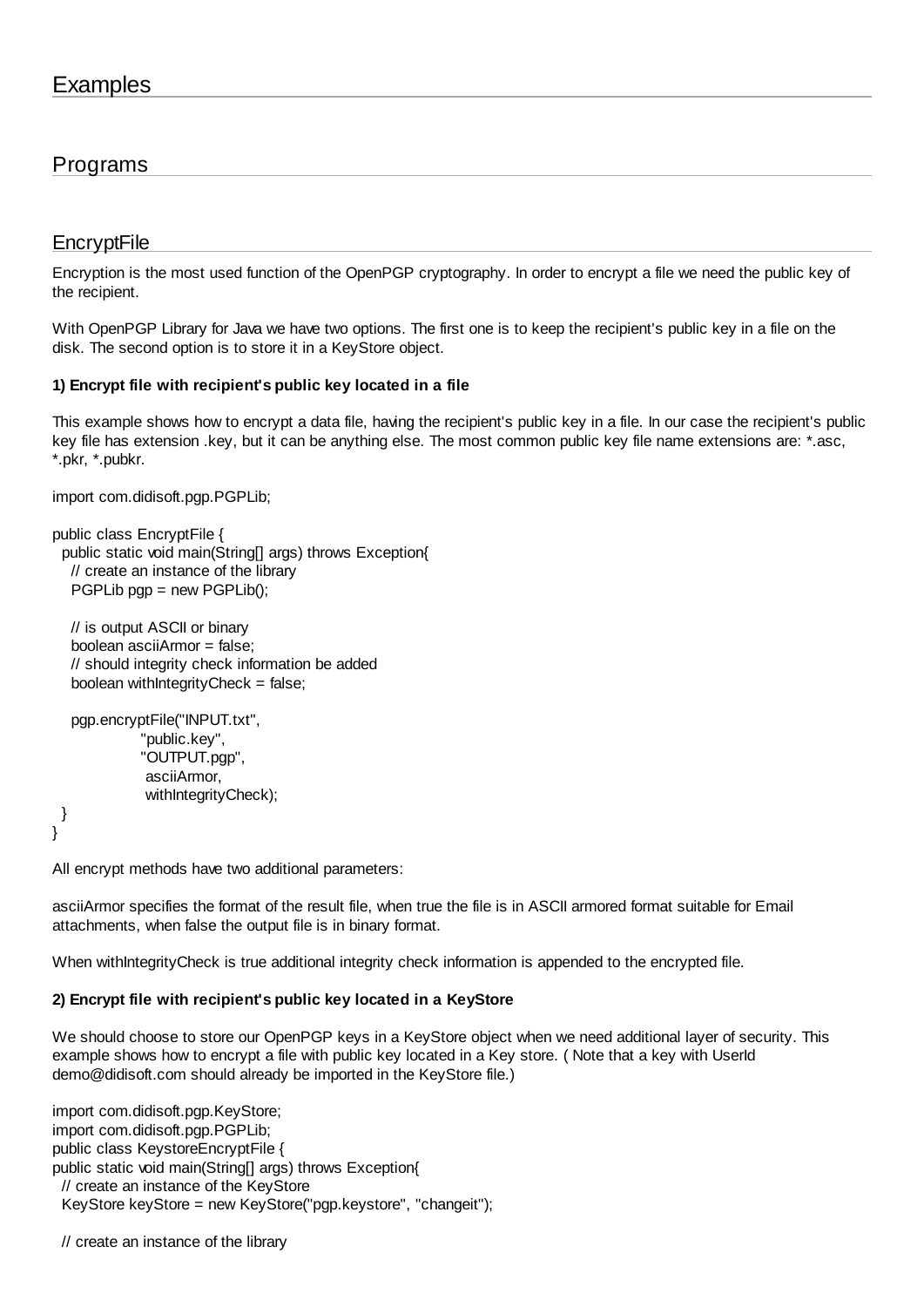PGPLib pgp = new PGPLib();

String recipientUserId = ["demo@didisoft.com"](mailto:demo@didisoft.com);

```
 // is output ASCII or binary
 boolean asciiArmor = true;
 // should integrity check information be added
 boolean withIntegrityCheck = true;
```
 pgp.encryptFile("INPUT.txt", keyStore, recipientUserId, "encrypted.pgp", asciiArmor, withIntegrityCheck);

 } }

#### **3) Encrypt stream with recipient's public key located in a file**

This example shows how to encrypt a stream. This way we can encrypt not only files but any other source that can be read as stream.

import java.io.FileInputStream; import java.io.FileOutputStream; import java.io.InputStream; import java.io.OutputStream;

import com.didisoft.pgp.PGPLib;

public class EncryptStream { public static void main(String[] args) throws Exception{ // create an instance of the library PGPLib pgp = new PGPLib();

 // is output ASCII or binary boolean asciiArmor = true;

 // should integrity check information be added boolean withIntegrityCheck  $=$  true;

 // obtain the streams InputStream inStream = new FileInputStream("INPUT.txt"); InputStream keyStream = new FileInputStream("public.key"); OutputStream outStream = new FileOutputStream("encrypted.pgp");

 // Here "INPUT.txt" is just a string to be written in the // message OpenPGP packet which contains: // file name string, timestamp, and the actual data bytes pgp.encryptStream(inStream, "INPUT.txt", keyStream, outStream, asciiArmor, withIntegrityCheck);

 } }

#### **4) Encrypt stream with recipient's public key located in a KeyStore**

In this example the message source and the encrypted output are streams too. The public key of the recipient is located in a KeyStore file.

import java.io.FileInputStream; import java.io.FileOutputStream; import java.io.InputStream;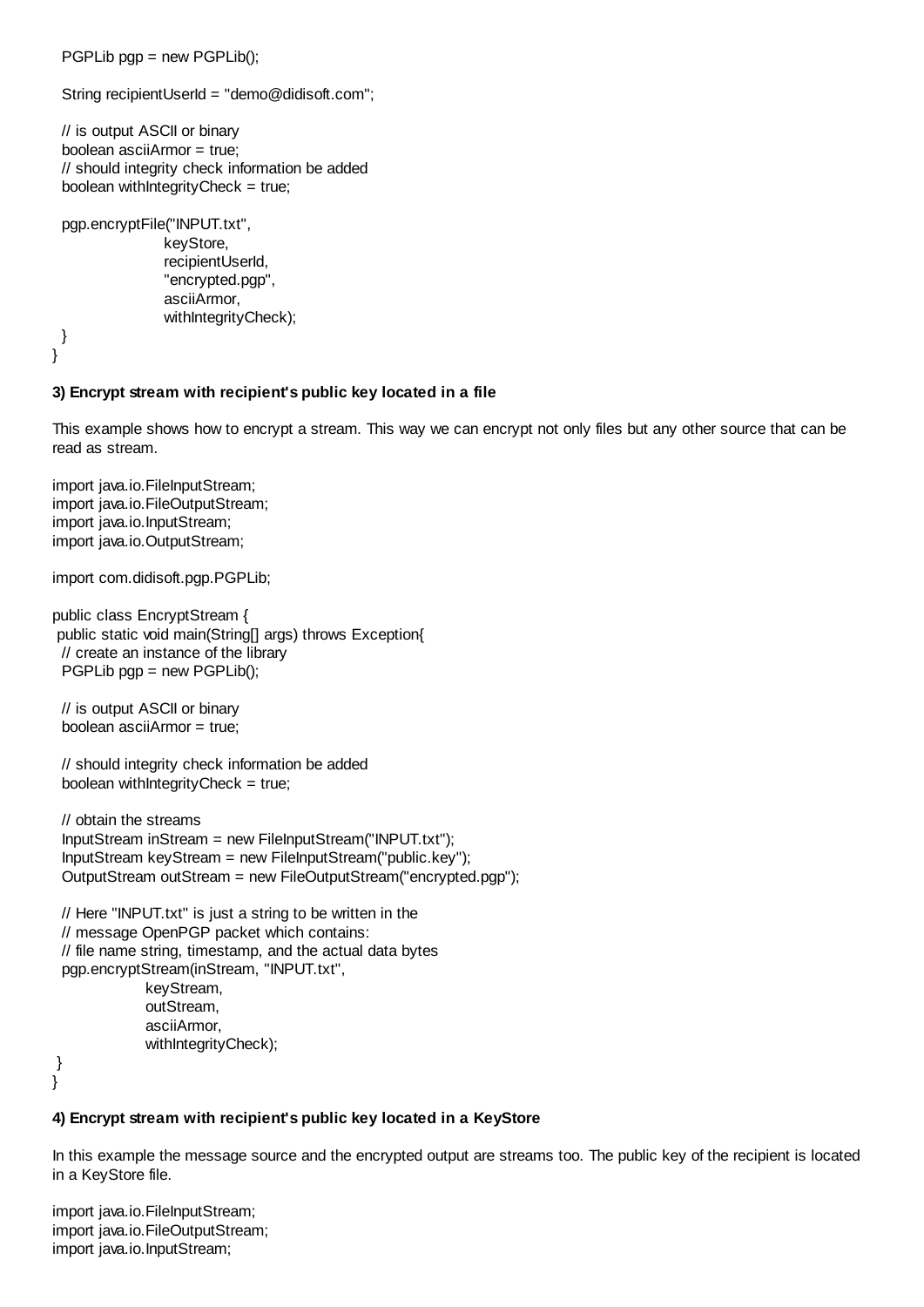import java.io.OutputStream;

import com.didisoft.pgp.KeyStore; import com.didisoft.pgp.PGPLib:

public class KeyStoreEncryptStream { public static void main(String[] args) throws Exception{ // create an instance of the KeyStore KeyStore keyStore = new KeyStore("pgp.keystore", "changeit");

String recipientUserId = ["demo@didisoft.com"](mailto:demo@didisoft.com);

 // create an instance of the library  $PGPLib$  pgp = new  $PGPLib()$ ;

 // is output ASCII or binary boolean asciiArmor = true; // should integrity check information be added boolean withIntegrityCheck = true;

 // obtain the streams InputStream inStream = new FileInputStream("INPUT.txt"); OutputStream outStream = new FileOutputStream("encrypted.pgp");

 // Here "INPUT.txt" is just a string to be written in the // message OpenPGP packet which contains: // file name string, timestamp, and the actual data bytes pgp.encryptStream(inStream, "INPUT.txt", keyStore, recipientUserId, outStream, asciiArmor, withIntegrityCheck);

#### <span id="page-7-0"></span> } }

## **Decrypt**

We can decrypt an OpenPGP [encrypted](#page-5-0) file if it is encrypted with a public key and we have the corresponding private key. Below you will find examples that demonstrate in practice how to decrypt with DidiSoft OpenPGP Library for Java.

## **1) Decrypt file with private key located in file**

This example demonstrates OpenPGP file decryption with a private key stored in a file. The private key password is also needed, in order the key to be used.

The last parameter is the location where we want the decrypted file to be stored. The DecryptFile method returns a String that represent the original file name of the content that was encrypted, which we can use lately to rename OUTPUT.txt with.

> privateKeyPass, "OUTPUT.txt");

import com.didisoft.pgp.PGPLib;

```
public class DecryptFile {
 public static void main(String[] args) throws Exception{
  // initialize the library instance
  PGPLib pgp = new PGPLib();
   String privateKeyFile = "private.key";
  String privateKeyPass = "changeit";
  String originalFileName = pgp.decryptFile("encrypted.pgp",
                                           privateKeyFile,
```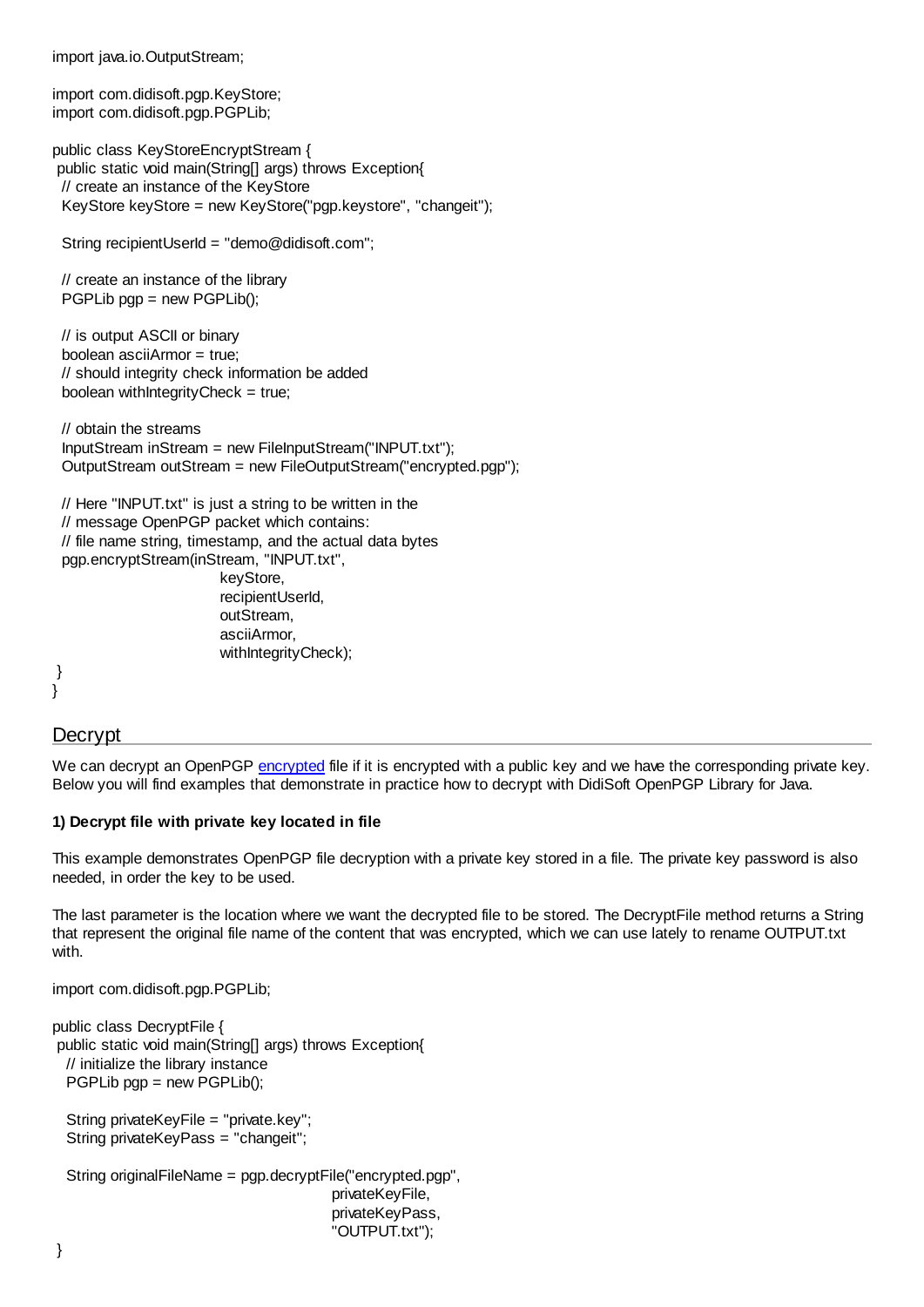#### }

#### **2) Decrypt file with private key located in a KeyStore**

This example shows how to decrypt a file with private key stored in a Key store. Keeping our private keys in a KeyStore gives us extra layer of security.

import java.jo.FileInputStream: import java.io.FileOutputStream; import java.io.InputStream; import java.io.OutputStream;

import com.didisoft.pgp.KeyStore; import com.didisoft.pgp.PGPLib;

public class KeystoreDecryptFile { public static void main(String[] args) throws Exception { // initialize the KeyStore instance KeyStore keyStore = new KeyStore("pgp.keystore", "changeit");

 // initialize the library instance  $PGPLib$  pgp = new  $PGPLib()$ ;

 // The decrypt method returns the original name of the file // that was encrypted. We can use it afterwards, // to rename OUTPUT.txt to it for example. String originalFileName = pgp.decryptFile("encrypted.pgp", keyStore, "changeit", "OUTPUT.txt");

 } }

#### **3) Decrypt stream with private key located in stream**

Sometimes we may receive an encrypted data in a way suitable to be read as an input stream, in that case it is easier to decrypt it directly instead of writing it to a file before that. The example below shows how to achieve this:

import java.io.FileInputStream; import java.io.FileOutputStream; import java.io.InputStream; import java.io.OutputStream;

import com.didisoft.pgp.PGPLib;

public class DecryptStream {

public static void main(String[] args) throws Exception{

// create instance of the library

PGPLib pgp = new PGPLib();

 // obtain an encrypted data stream InputStream encryptedStream = new FileInputStream("encrypted.pgp");

 InputStream privateKeyStream = new FileInputStream("private.key"); String privateKeyPassword = "changeit";

 // specify the destination stream of the decrypted data OutputStream decryptedStream = new FileOutputStream("OUTPUT.txt");

 pgp.decryptStream(encryptedStream, privateKeyStream, privateKeyPassword, decryptedStream);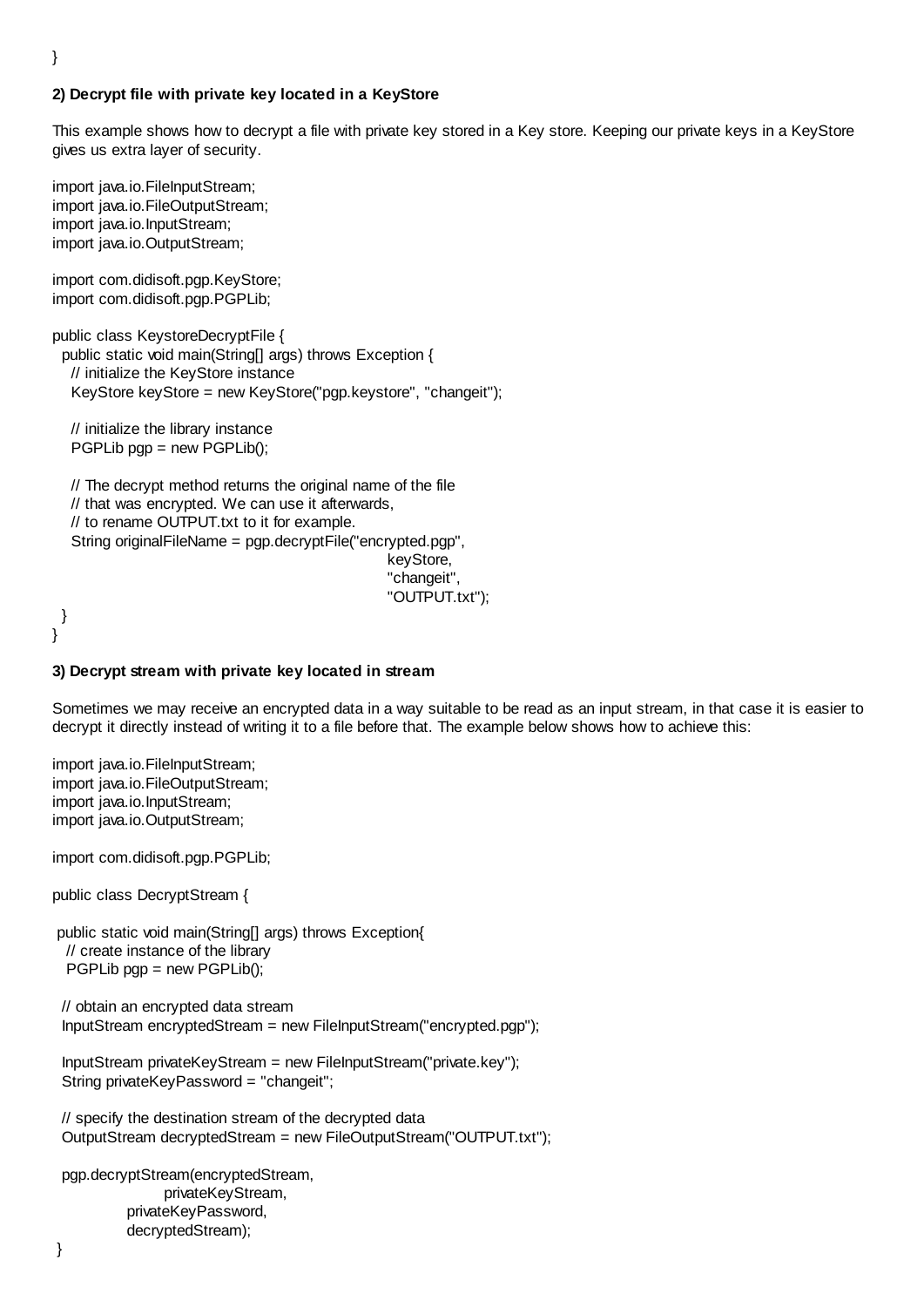## **4) Decrypt stream with private key located in a KeyStore**

This example shows how to decrypt an OpenPGP encrypted stream when our private decryption key is stored in a KeyStore object.

import java.jo.FileInputStream: import java.jo.FileOutputStream: import java.io.InputStream; import java.io.OutputStream;

import com.didisoft.pgp.KeyStore; import com.didisoft.pgp.PGPLib;

public class KeyStoreDecryptStream { public static void main(String[] args) throws Exception { // initialize the KeyStore instance KeyStore keyStore = new KeyStore("pgp.keystore", "changeit");

 // initialize the library instance PGPLib pgp = new PGPLib();

 // obtain the encrypted stream InputStream encryptedStream = new FileInputStream("encrypted.pgp"); // specify the decrypted output stream OutputStream decryptedStream = new FileOutputStream("OUTPUT.txt");

String decryptionKeyPassword = "changeit";

 pgp.decryptStream(encryptedStream, keyStore, decryptionKeyPassword, decryptedStream);

#### <span id="page-9-0"></span> } }

## **Sign**

A digital signature is a number cryptographically computed from the byte contents of the signed document. In OpenPGP the signature message digest is produced with a signing key, usually this is our private key.

OpenPGP signed files contain the original message compressed by default (see Compression) and the digital signature attached appended. The default signature message digest functions can be changed through the Hash option.

Below you will find examples that demonstrate how to OpenPGP sign file and stream data:

#### **1) Sign file with private key located in file**

import com.didisoft.pgp.PGPLib;

```
public class SignFile {
 public static void main(String[] args) throws Exception{
        // initialize the library
        PGPLib pgp = new PGPLib();
        // specify should the output be ASCII or binary
        boolean asciiArmor = false;
        // sign
        pgp.signFile("INPUT.txt",
                      "private.key",
                      "changeit",
                      "signed.pgp",
```
asciiArmor);

}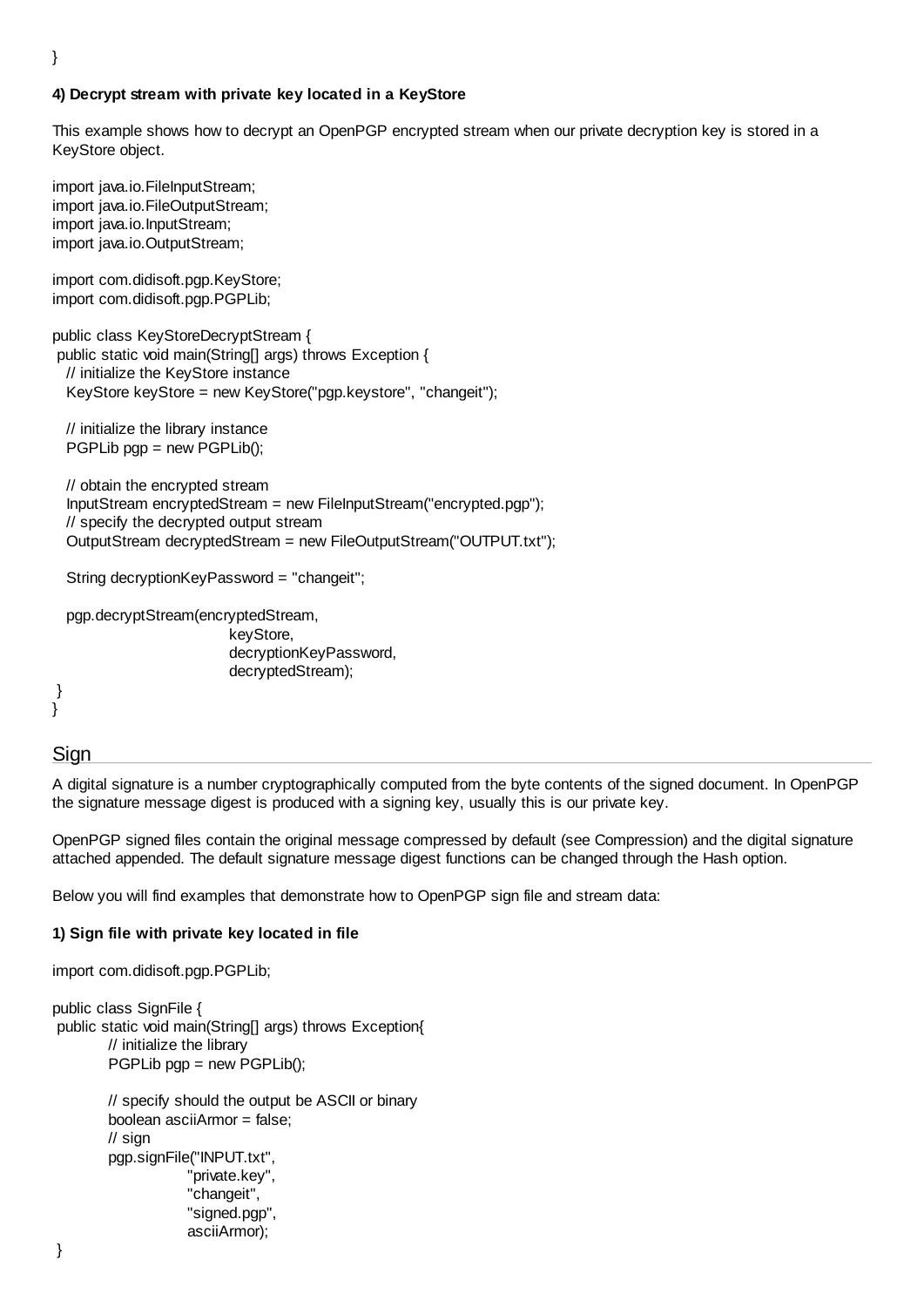#### **2) Sign file with private key located in a KeyStore**

import com.didisoft.pgp.KeyStore; import com.didisoft.pgp.PGPLib:

public class KeyStoreSignFile {

 public static void main(String[] args) throws Exception{ // create an instance of the KeyStore KeyStore keyStore = new KeyStore("pgp.keystore", "changeit");

> // initialize the library  $PGPLib$  pgp = new  $PGPLib()$ ;

// The signing key is usually our private key String signUserId = "[demo@didisoft.com](mailto:demo@didisoft.com)"; String signKeyPassword = "changeit";

```
// specify should the output be ASCII or binary
boolean asciiArmor = false;
// sign
pgp.signFile("INPUT.txt",
             keyStore,
             signUserId,
             signKeyPassword,
             "signed.pgp",
             asciiArmor);
```

```
 }
}
```
#### **3) Sign input stream with private key located in file**

In the example below the file streams are used only to demonstrate how to encrypt with stream. The streams can be of any other type that implements InputStream.

import java.io.FileInputStream; import java.io.FileOutputStream; import java.io.InputStream; import java.io.OutputStream; import com.didisoft.pgp.PGPLib;

public class SignStream { public static void main(String[] args) throws Exception { // create instance of the library PGPLib pgp = new PGPLib();

 // if true the output file will be in ascii armored format, // otherwise will be in binary format boolean asciiArmor = false;

 InputStream dataStream = new FileInputStream("INPUT.txt"); InputStream privateKeyStream = new FileInputStream("private.key"); String privateKeyPassword = "changeit"; OutputStream signedStream = new FileOutputStream("signed.pgp");

 // This parameter is needed because OpenPGP requires // the encrypted content to have a file name label String internalFileName = "INPUT.txt";

 pgp.signStream(dataStream, internalFileName, privateKeyStream, privateKeyPassword, signedStream,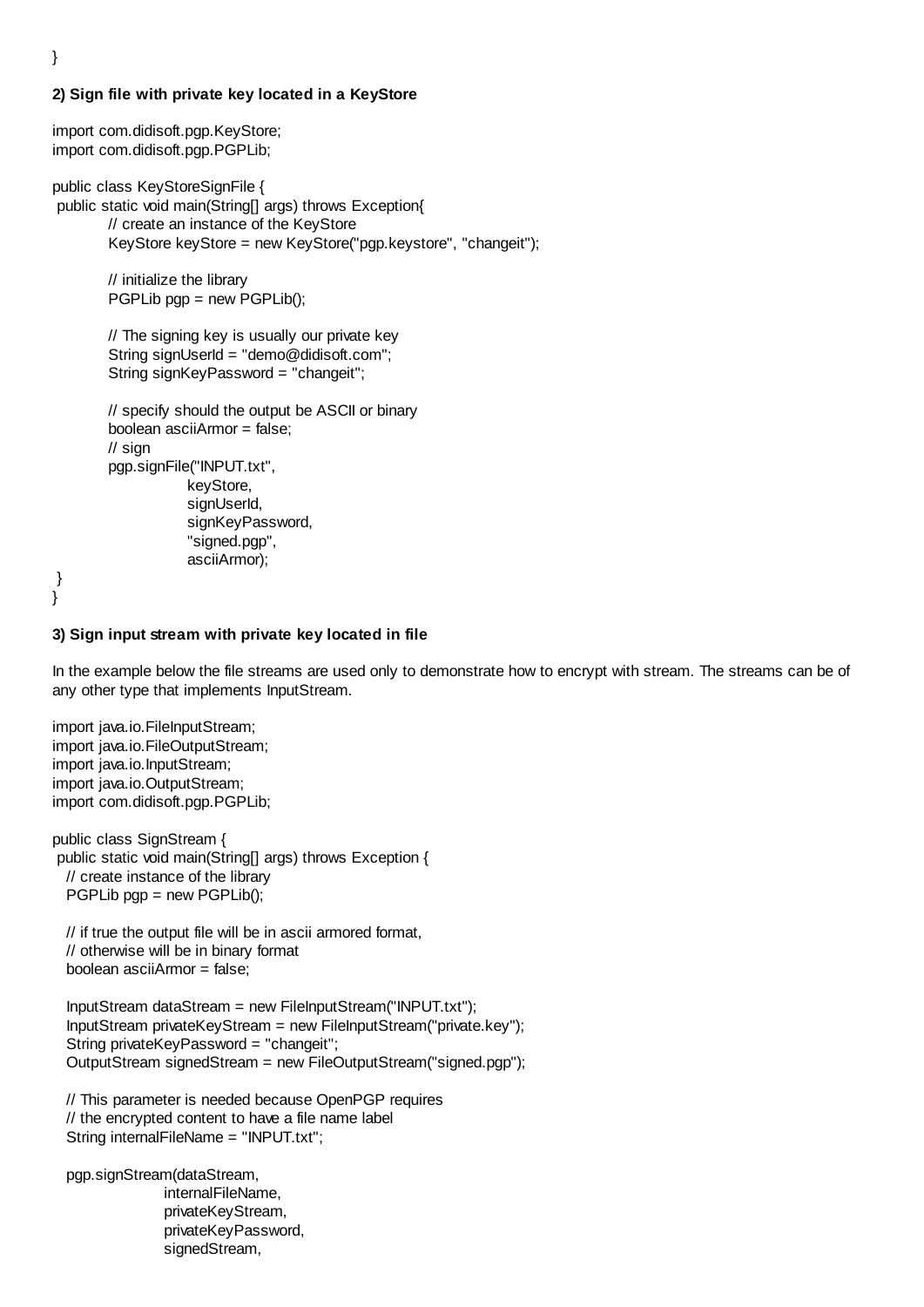} }

## **4) Sign input stream with private key located in a KeyStore**

You may notice that the second parameter of the signStream method for KeyStore has a file name parameter. This is often misunderstood, the idea is that this is just a label associated with the encrypted content in the output stream. The OpenPGP format in addition to the encrypted content stores a file name label and time stamp.

import java.io.FileInputStream; import java.io.FileOutputStream; import java.io.InputStream; import java.io.OutputStream; import com.didisoft.pgp.KeyStore; import com.didisoft.pgp.PGPLib;

public class KeyStoreSignStream { public static void main(String[] args) throws Exception{ // create an instance of the KeyStore KeyStore keyStore = new KeyStore("pgp.keystore", "changeit");

 // initialize the library PGPLib pgp = new PGPLib();

 // The signing key is usually our private key String signUserId = "[demo@didisoft.com](mailto:demo@didisoft.com)"; String signKeyPassword = "changeit";

 InputStream dataStream = new FileInputStream("INPUT.txt"); // this parameter is just a label that is associated with // the encrypted content in the OpenPGP archive String signedContentLabel = "INPUT.txt";

 // create the output stream OutputStream signedStream = new FileOutputStream("signed.pgp");

 // specify should the output be ASCII or binary boolean asciiArmor = false;

```
 pgp.signStream(dataStream,
```
signedContentLabel, keyStore, signUserId, signKeyPassword, signedStream, asciiArmor);

<span id="page-11-0"></span> } }

## Verify

When we receive [signed](#page-9-0) only OpenPGP file from our partners we can [decrypt](#page-7-0) it with arbitrary key, ignoring this way the digital signature or we can verify and extract the data.

The examples below show how to verify the digital signature and extract the data in one pass with OpenPGP Library for Java. For the verification we use the public key of the sender.

## **1) Verify signed file with sender public key located in file on the disk.**

This example assumes that the file signed.pgp was only signed with the private key of the sender. Note that this is different from sign and encrypt in one pass.

import com.didisoft.pgp.PGPLib;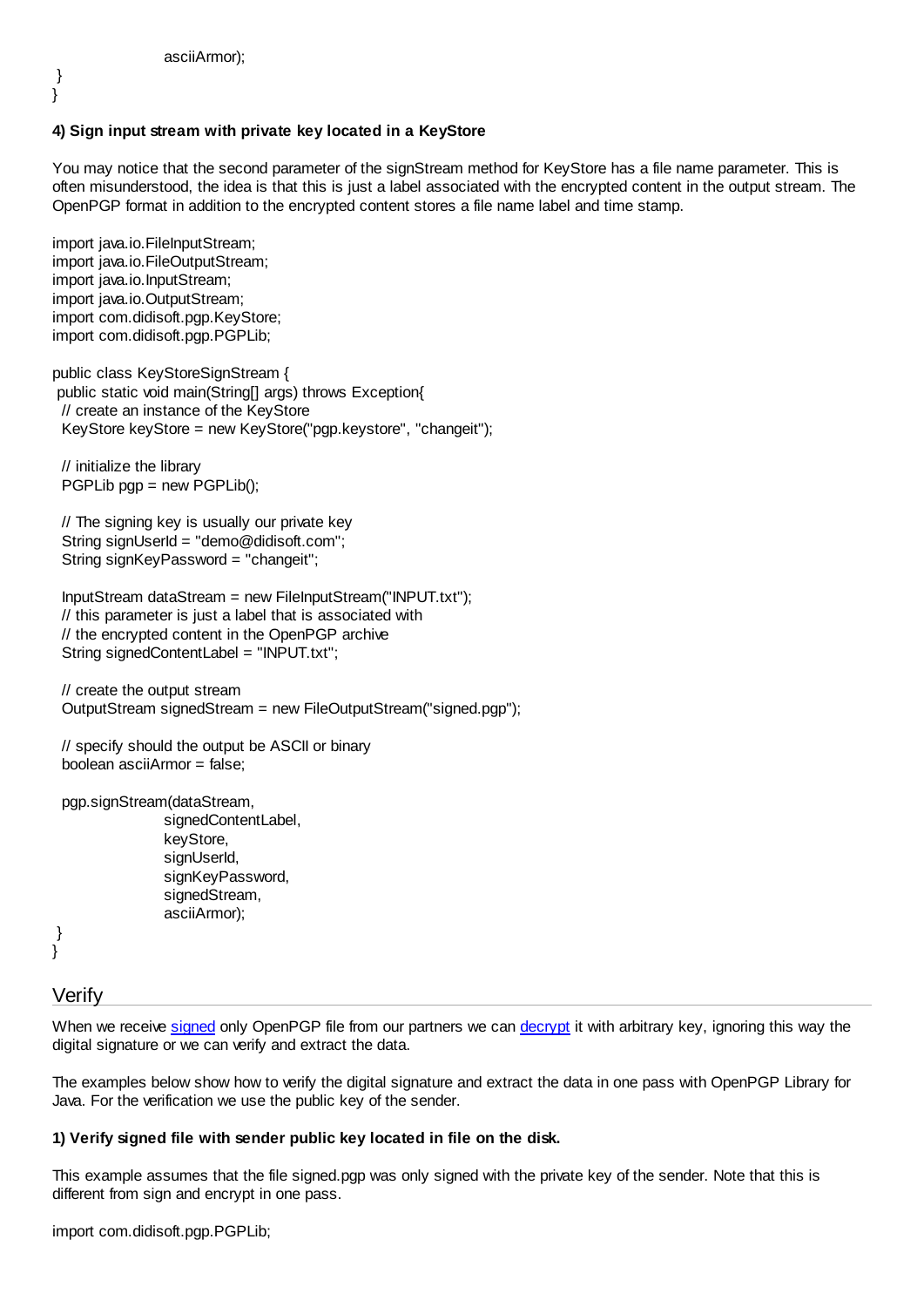```
public class VerifyFile {
 public static void main(String[] args) throws Exception{
  // create an instance of the library
  PGPLib pgp = new PGPLib():
  // verify
  boolean validSignature = pgp.verifyFile("signed.pgp", "public.key", "OUTPUT.txt");
  if (validSignature) {
        System.out.println("Signature is valid .");
  } else {
        System.out.println("!Signature is invalid!");
  }
 }
}
```
#### **2) Verify signed file with sender public key located in a KeyStore.**

In this example the digital signature in the signed file we have received is tried to be verified with the public keys we have imported previously in our KeyStore file. If the public key of the sender is not present in this KeyStore the verification will fail, but anyway the embedded file will be extracted.

```
import com.didisoft.pgp.KeyStore;
import com.didisoft.pgp.PGPLib;
```

```
public class KeyStoreVerifyFile {
 public static void main(String[] args) throws Exception{
  // create an instance of the KeyStore
  KeyStore keyStore = new KeyStore("pgp.keystore", "changeit");
  // initialize the library
  PGPLib pgp = new PGPLib();
  // verify
  boolean validSignature = pgp.verifyFile("signed.pgp",
                                             keyStore,
```

```
 "OUTPUT.txt");
```

```
 if (validSignature) {
        System.out.println("Signature is valid.");
  } else {
        System.out.println("Signature is invalid!");
  }
 }
```
#### **3) Verify signed stream data with sender public key located in file on the disk.**

In the example below the signed data is supplied as a file stream but it can be any kind of input stream.

import java.io.FileInputStream; import java.io.FileOutputStream; import java.io.InputStream; import java.io.OutputStream;

}

import com.didisoft.pgp.PGPLib;

```
public class VerifyStream {
 public static void main(String[] args) throws Exception {
  PGPLib pgp = new PGPLib();
```
 InputStream signedStream = new FileInputStream("signed.pgp"); InputStream senderPublicKeyStream = new FileInputStream("public.key"); OutputStream outputStream = new FileOutputStream("OUTPUT.txt");

boolean validSignature = pgp.verifyStream(signedStream, senderPublicKeyStream, outputStream);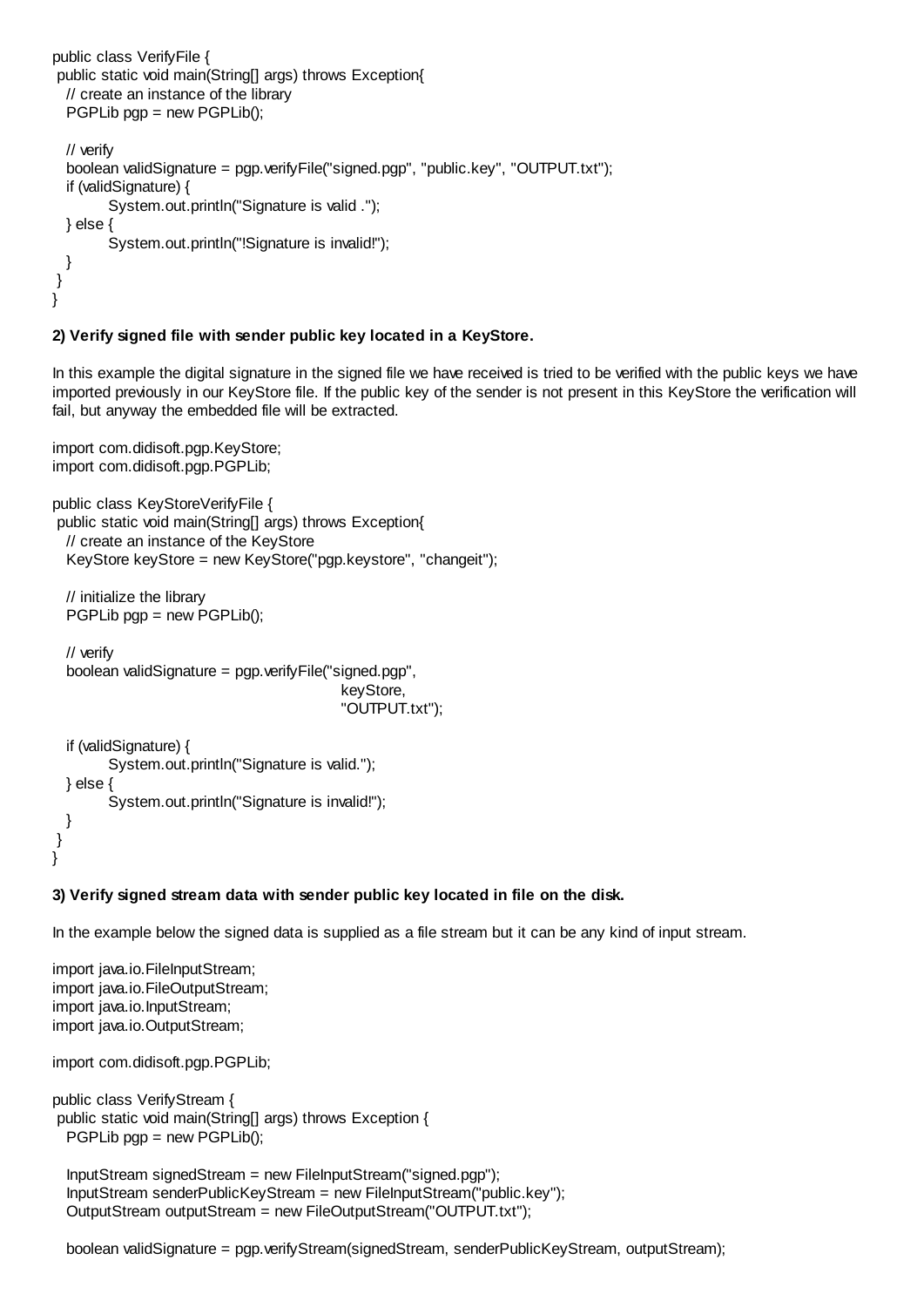```
if (validSignature) {
         System.out.println("Signature is valid.");
  } else {
         System.out.println("Signature is invalid!"):
  }
 }
}
```
## **4) Verify signed stream data with sender public key located in a KeyStore.**

The example below checks a signed only stream data against the public keys located in a KeyStore file. Even if none of the public keys can decode the OpenPGP digital signature packet the content of the signed input stream is extracted into a destination decrypted output stream.

```
import java.jo.FileInputStream:
import java.io.FileOutputStream;
import java.io.InputStream;
import java.io.OutputStream;
import com.didisoft.pgp.KeyStore;
import com.didisoft.pgp.PGPLib;
public class KeyStoreVerifyStream {
 public static void main(String[] args) throws Exception{
  // create an instance of the KeyStore
   KeyStore keyStore = new KeyStore("pgp.keystore", "changeit");
  // initialize the library 
   PGPLib pgp = new PGPLib();
  // obtain the signed stream
   InputStream signedStream = new FileInputStream("signed.pgp");
  // specify the decrypted output stream
   OutputStream decryptedStream = new FileOutputStream("OUTPUT.txt");
   boolean validSignature = pgp.verifyStream(signedStream, 
                                                   keyStore, 
                                                  decryptedStream);
  if (validSignature) {
        System.out.println("Signature is valid.");
  } else {
        System.out.println("Signature is invalid!");
  }
 }
}
```
## <span id="page-13-0"></span>Sign and Encrypt

OpenPGP signing and encrypting in one pass is the most secure way by which we can send encrypted data. We sign the file with our private key and encrypt it with the public key of the person to whom we are sending the message. This way the encrypted file can be read only by the recipient and she can tell with absolute assurance that it was you who sent the message.

The examples below demonstrate in practice how to achieve this with OpenPGP Library for Java.

#### **1) Sign and encrypt file with keys located in files**

This example intentionally sets the parameter *withIntegrityCheck* to false, as integrity check information is not supported by PGP (r) 6.5 and prior versions, and if you do not know for sure what OpenPGP software your partners are using, it is better to avoid this feature.

import com.didisoft.pgp.PGPLib;

public class SignAndEncryptFile {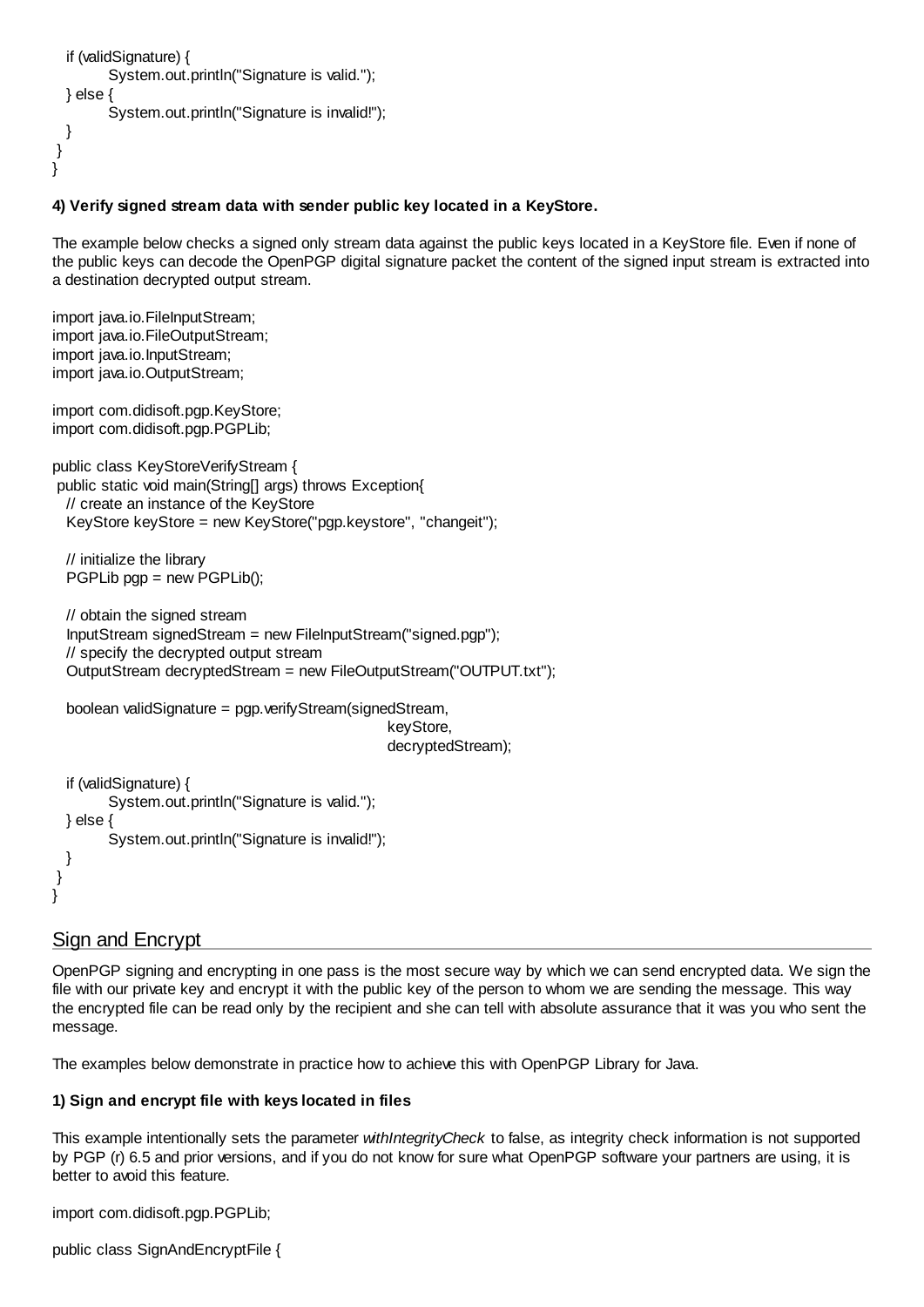public static void main(String[] args) throws Exception{ // create an instance of the library PGPLib pgp = new PGPLib();

 // should output be ASCII or binary boolean asciiArmor = false; // should integrity check information be added boolean withIntegrityCheck = false;

 // sign and encrypt pgp.signAndEncryptFile("INPUT.txt", "our private key.asc", "private key pass phrase", "recipient\_public\_key.asc", "encrypted.pgp", asciiArmor, withIntegrityCheck);

 } }

#### **2) Sign and encrypt file with keys located in a KeyStore**

This example is equivalent to the above one except that the encryption (public) key of the receiver has been imported to a KeyStore and our secret key has either been generated or imported in the same KeyStore object.

import com.didisoft.pgp.KeyStore; import com.didisoft.pgp.PGPLib;

public class KeystoreSignAndEncryptFile { public static void main(String[] args) throws Exception{ // create an instance of the KeyStore KeyStore keyStore = new KeyStore("pgp.keystore", "changeit");

 // create an instance of the library PGPLib pgp = new PGPLib();

 // is output ASCII or binary boolean asciiArmor = false; // should integrity check information be appended boolean withIntegrityCheck  $=$  false;

 // The signing key is usually our private key String signUserId = "[demo@didisoft.com](mailto:demo@didisoft.com)"; String signKeyPassword = "changeit"; // the User Id of the recipient, this // example assumes her public key is // already imported in the KeyStore file String encUserId = ["recipient@company.com](mailto:recipient@company.com)";

pgp.signAndEncryptFile("INPUT.txt",

keyStore, signUserId, signKeyPassword, encUserId, "encrypted.pgp", asciiArmor, withIntegrityCheck);

 } }

#### **3) Sign and encrypt input stream with keys located in files**

We can sign and encrypt an input stream source too.

The second parameter of this method is often misunderstood. Although the encrypted data is stored in an output stream,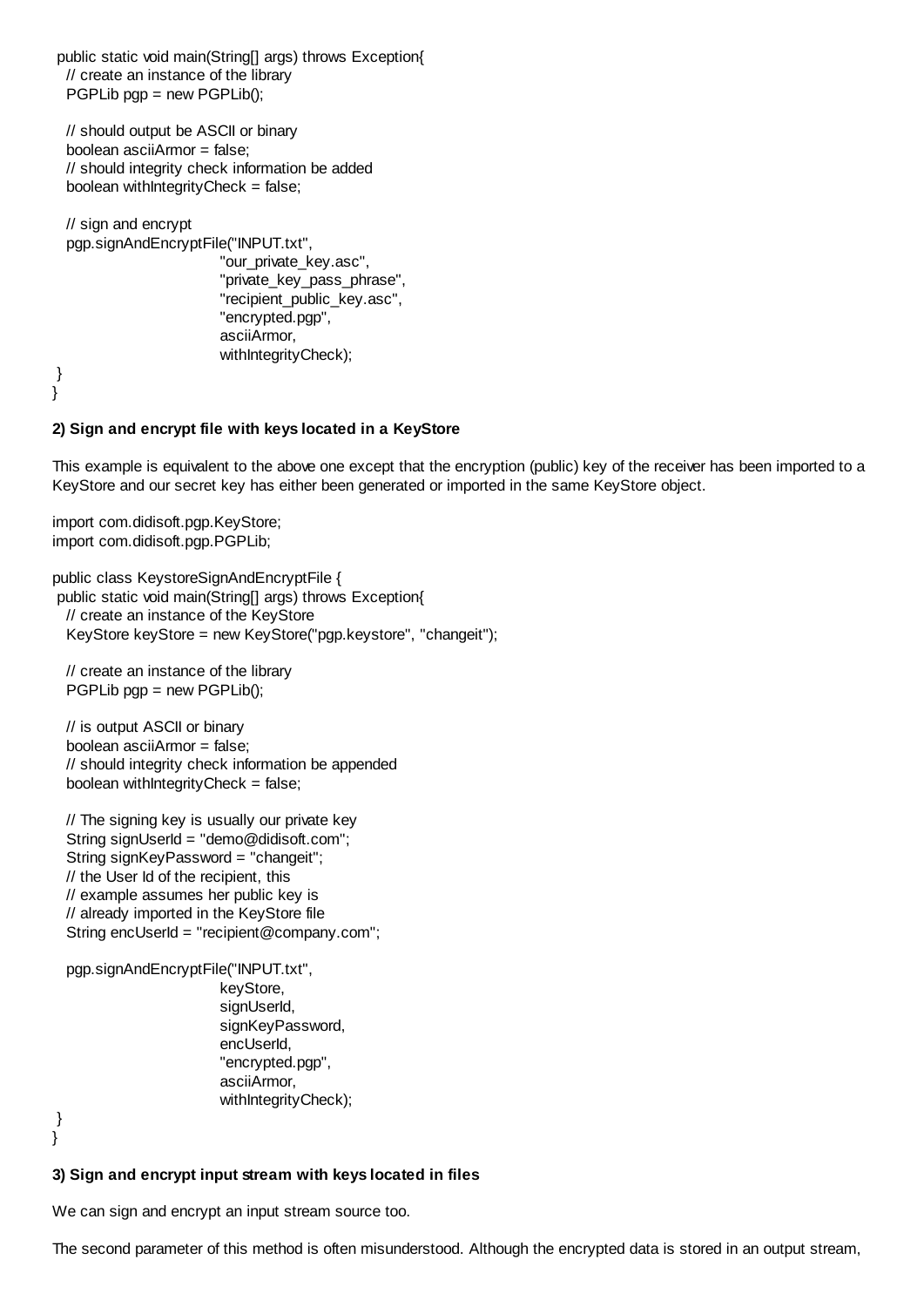the OpenPGP data format stores in addition to the encrypted bytes a file name string associated with them, so we are forced to set an additional artificial file name label.

import java.jo.FileInputStream: import java.jo.FileOutputStream: import java.io.InputStream; import java.io.OutputStream;

import com.didisoft.pgp.PGPLib;

public class SignAndEncryptStream { public static void main(String[] args) throws Exception{ // initialize the library PGPLib pgp = new PGPLib();

 // is output ASCII or binary boolean asciiOutput = true; // should integrity check information be appended boolean withIntegrityCheck  $=$  true;

 // recipient public key as stream InputStream recipientPublicKeyStream = new FileInputStream("recipient\_public\_key.asc");

 // private signing key as stream InputStream privateKeyStream = new FileInputStream("our\_private\_key.asc"); String privateKeyPassword = "changeit";

 // input stream to be encrypted InputStream inputStream = new FileInputStream("INPUT.txt"); // encrypted output destination OutputStream encryptedOutStream = new FileOutputStream("encrypted.pgp");

 // Here "INPUT.txt" is just a string to be written in // the message OpenPGP packet which stored // file name label, timestamp, and the actual data bytes pgp.signAndEncryptStream(inputStream, "INPUT.txt", privateKeyStream, privateKeyPassword, recipientPublicKeyStream, encryptedOutStream, asciiOutput, withIntegrityCheck);

 } }

#### **4) Sign and encrypt input stream with keys located in a KeyStore**

This example is equivalent to the above one, except the keys are located in a KeyStore.

import java.io.FileInputStream; import java.io.FileOutputStream; import java.io.InputStream; import java.io.OutputStream;

import com.didisoft.pgp.KeyStore; import com.didisoft.pgp.PGPLib;

public class KeyStoreSignAndEncryptStream { public static void main(String[] args) throws Exception{ // create an instance of the KeyStore KeyStore keyStore =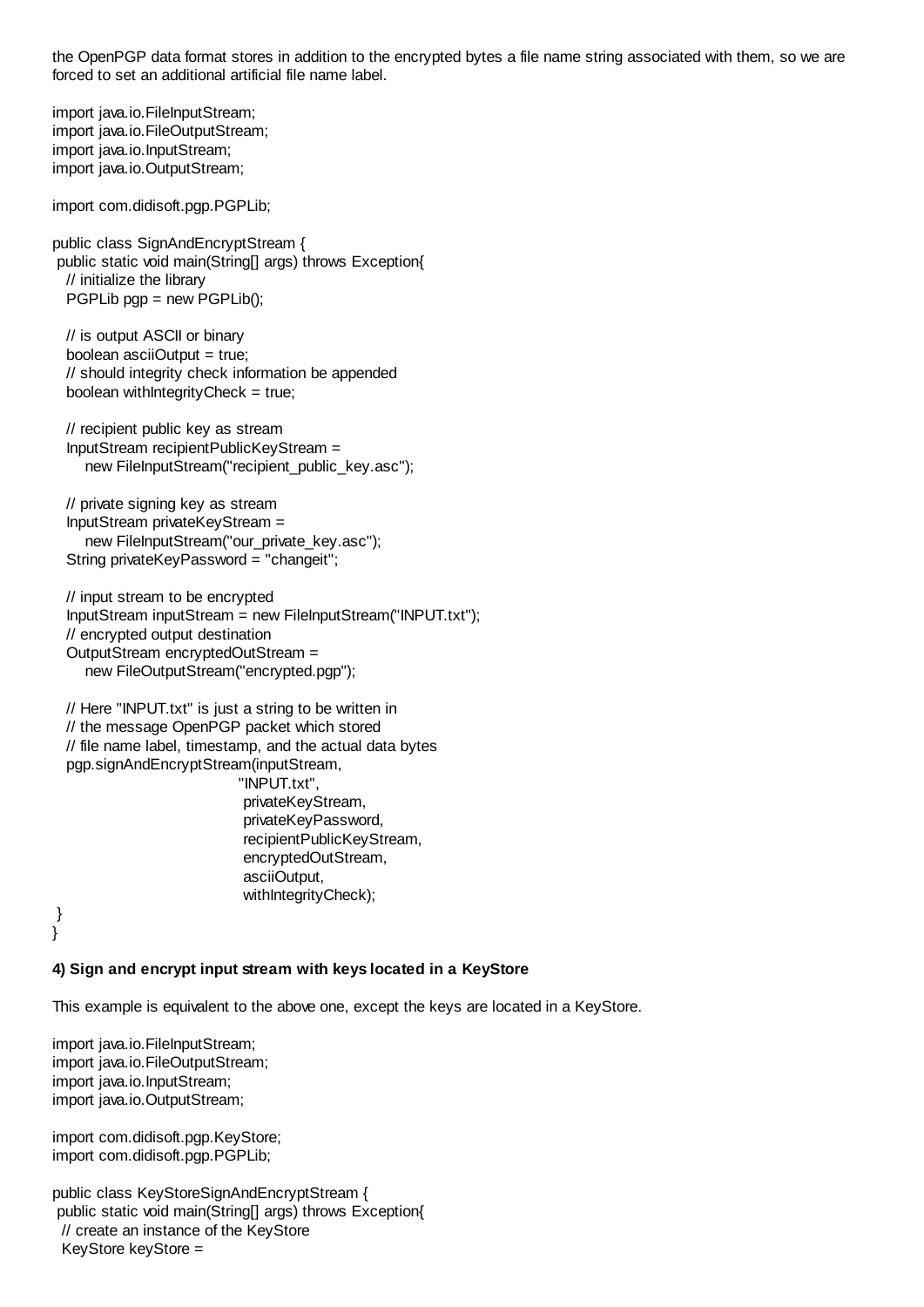new KeyStore("pgp.keystore", "changeit");

 // create an instance of the library  $PGPLib$  pgp = new  $PGPLib()$ :

 // is output ASCII or binary boolean asciiArmor = true; // should integrity check information be added boolean withIntegrityCheck = true;

 // The signing key is usually our private key String signUserId = "[demo@didisoft.com](mailto:demo@didisoft.com)"; String signKeyPassword = "changeit"; // the User Id of the recipient, this // example assumes her public key is // already imported in the KeyStore file String encUserId = "[recipient@company.com"](mailto:recipient@company.com);

 InputStream dataStream = new FileInputStream("INPUT.txt"); // this parameter is just a label that is associated with // the encrypted content in the OpenPGP archive String encryptedContentLabel = "INPUT.txt";

 // create the output stream OutputStream encryptedStream = new FileOutputStream("encrypted.pgp");

pgp.signAndEncryptStream(dataStream,

encryptedContentLabel, keyStore, signUserId, signKeyPassword, encUserId, encryptedStream, asciiArmor, withIntegrityCheck);

#### } }

All of the above mentioned examples produce signatures in OpenPGP version 4 format, which is the current format. Some OpenPGP compatible software systems can expect digital signatures in the older version 3 format, although this is a very rare case. To produce version 3 signatures you can either use the examples above and replace the signAndEncrypt methods with the ones that end with Version3 or see the examples from the Examples folder in the library distribution package.

## Decrypt and Verify

This example demonstrates how to decrypt a file that has been OpenPG[P signed and encrypted in one pass](#page-13-0). We can still decrypt it with the standard decrypt method, but with decrypt and verify in one pass we can also verify that the sender of the message is the one that we expect.

In order to run the decrypt and verify method we need our private key (to decrypt the message) and the public key of the sender (to verify the digital signature).

## **1) Decrypt and verify file with keys located in files on the disk**

Note that even if the signature is invalid the contained file will be extracted.

import com.didisoft.pgp.PGPLib;

public class DecryptAndVerify { public static void main(String[] args) throws Exception{ // create an instance of the library PGPLib pgp = new PGPLib();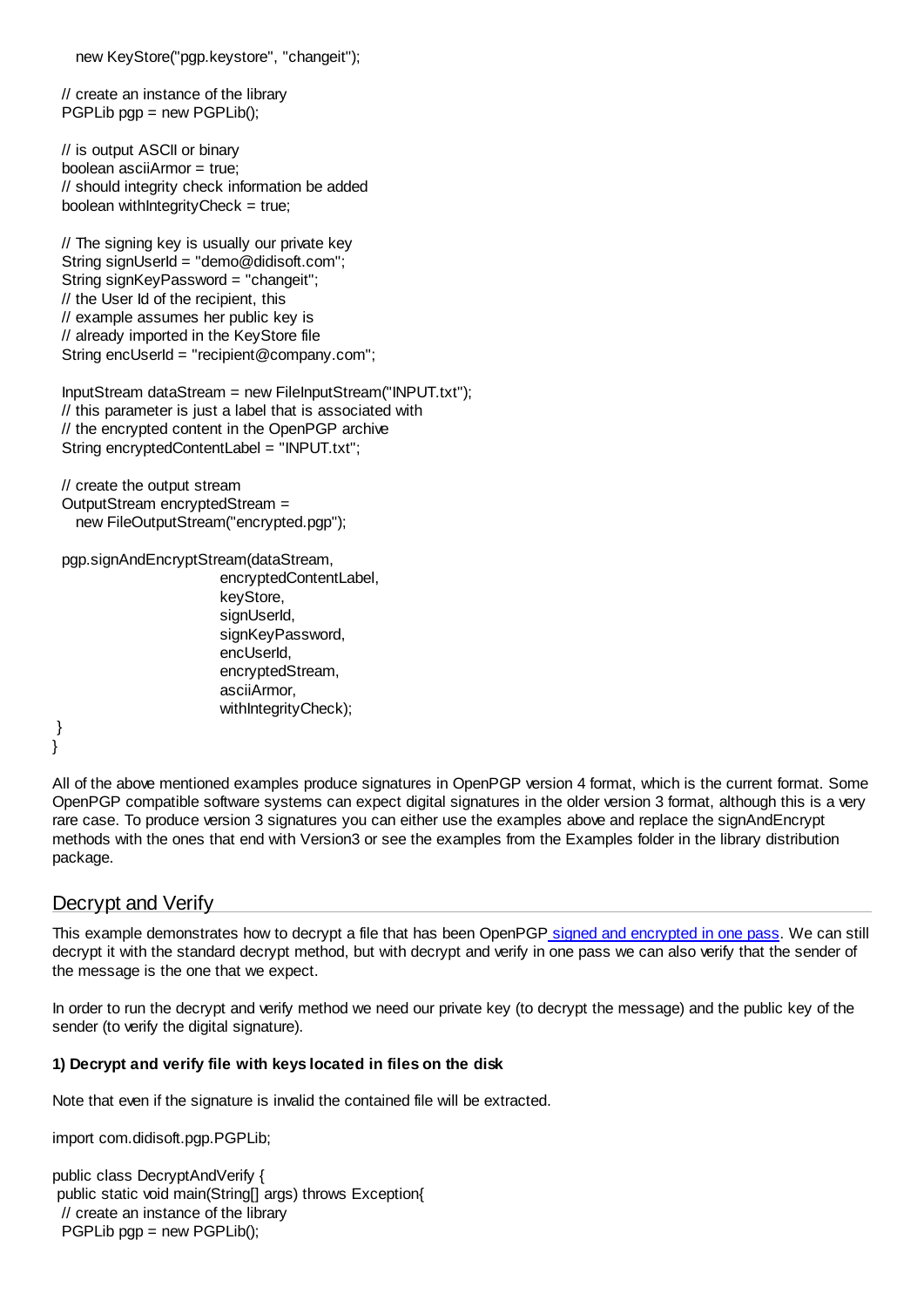```
 boolean validSignature = 
        pgp.decryptAndVerifyFile("encrypted.pgp", 
                                   "my_private_key.asc", "private key pass", 
                                   "sender_public_key.asc",
                                   "OUTPUT.txt");
  if (validSignature) {
        System.out.println("Signature is valid.");
  } else {
        System.out.println("!Signature is invalid!");
  }
 }
}
```
#### **2) Decrypt file with keys located in a KeyStore**

We must specify our password for the private key that will be used to decrypt the file (the library searches for a key with Key ID equal to the one used to encrypt the file). For the verification a public key with Key ID equal to the one in the digital signature is searched among the public keys stored in the KeyStore.

import com.didisoft.pgp.KeyStore; import com.didisoft.pgp.PGPLib;

public class KeystoreDecryptAndVerifyFile { public static void main(String[] args) throws Exception{ // create an instance of the KeyStore KeyStore keyStore = new KeyStore("pgp.keystore", "changeit");

```
 // initialize the library 
 PGPLib pgp = new PGPLib();
```
 // our private decryption key password String privateKeyPassword = "changeit";

 boolean validSignature = pgp.decryptAndVerifyFile("encrypted.pgp", keyStore, privateKeyPassword, "OUTPUT.txt"); if (validSignature) {

```
System.out.println("Signature is valid.");
 } else {
        System.out.println("Signature is invalid!");
 }
 }
```
#### **3) Decrypt stream with keys supplied as streams**

This method gives more freedom on how the encrypted data and OpenPGP keys are stored.

import java.io.FileOutputStream; import java.io.FileInputStream; import java.io.InputStream; import java.io.OutputStream;

}

import com.didisoft.pgp.PGPLib;

```
public class DecryptAndVerifyStream {
 public static void main(String[] args) throws Exception{
  // create an instance of the library
  PGPLib pgp = new PGPLib();
```
 // obtain a signed and encrypted data stream InputStream encryptedStream = new FileInputStream("encrypted.pgp");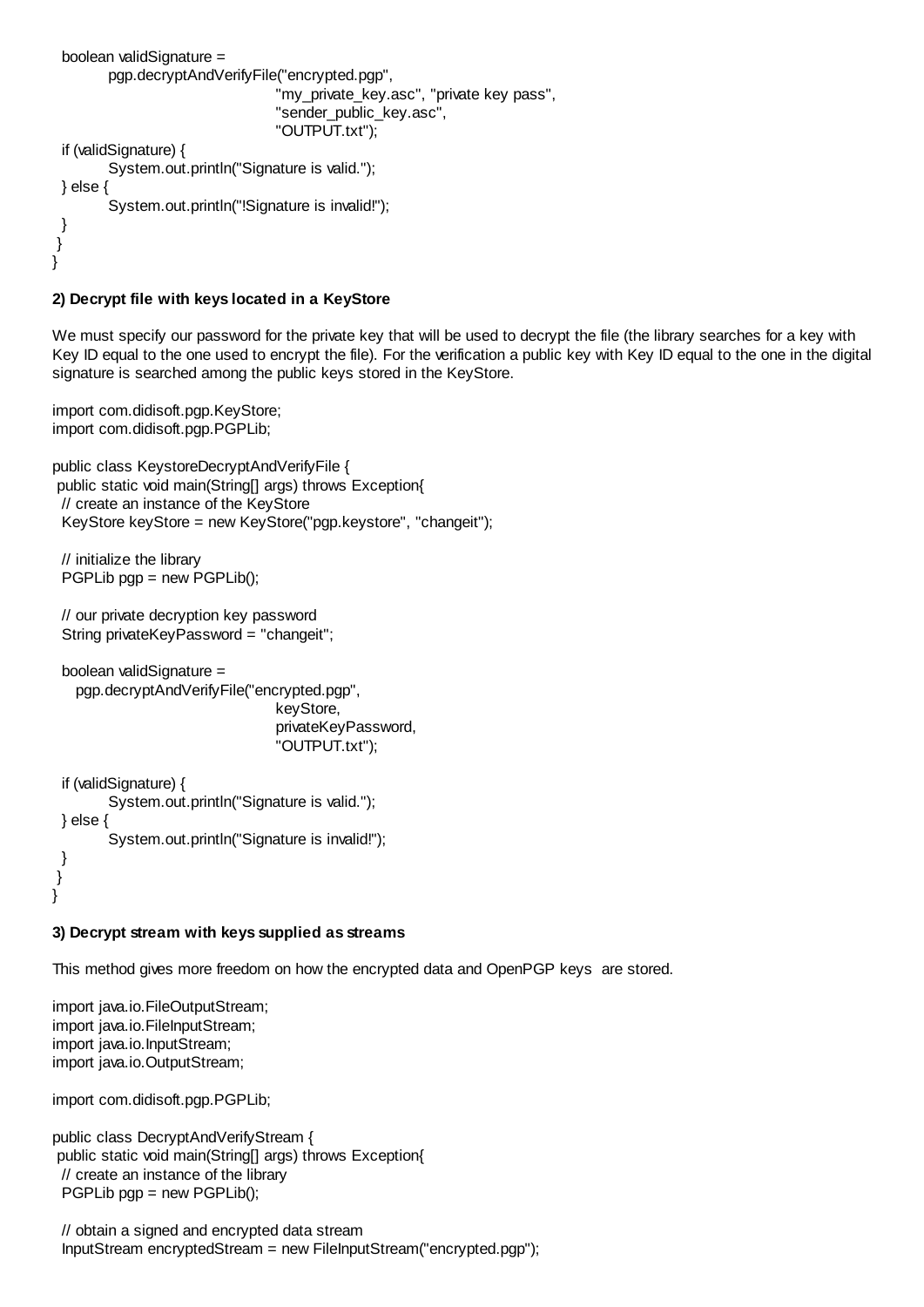InputStream privateKeyStream = new FileInputStream("private.key"); String privateKeyPassword = "changeit";

InputStream senderPublicKeyStream = new FileInputStream("public.key");

```
 // specify the destination stream of the decrypted data
  OutputStream decryptedStream = new FileOutputStream("OUTPUT.txt");
  boolean validSignature = 
        pgp.decryptAndVerifyStream(encryptedStream, 
                                 privateKeyStream, privateKeyPassword, 
                                 senderPublicKeyStream, 
                                 decryptedStream);
 if (validSignature) {
        System.out.println("Signature is valid.");
  } else {
        System.out.println("Signature is invalid!");
  }
 }
}
```
## **4) Decrypt stream with keys located in a KeyStore**

This example is equivalent to the decrypt above, only the encrypted data and the decrypted output are streams.

```
import java.io.FileInputStream;
import java.io.FileOutputStream;
import java.io.InputStream;
import java.io.OutputStream;
import com.didisoft.pgp.KeyStore;
import com.didisoft.pgp.PGPLib;
public class KeyStoreDecryptAndVerifyStream {
 public static void main(String[] args) throws Exception{
  // create an instance of the KeyStore
  KeyStore keyStore = new KeyStore("pgp.keystore", "changeit");
  // initialize the library 
 PGPLib pgp = new PGPLib();
  // our private decryption key password
  String privateKeyPassword = "changeit";
  // obtain an encrypted stream
  InputStream encryptedStream = new FileInputStream("encrypted.pgp");
  // specify the decrypted output stream
  OutputStream decryptedStream = new FileOutputStream("OUTPUT.txt");
  boolean validSignature = 
    pgp.decryptAndVerifyStream(encryptedStream, 
                                 keyStore, 
                                 privateKeyPassword, 
                                 decryptedStream);
  if (validSignature) {
        System.out.println("Signature is valid.");
  } else {
        System.out.println("Signature is invalid!");
  }
 }
}
```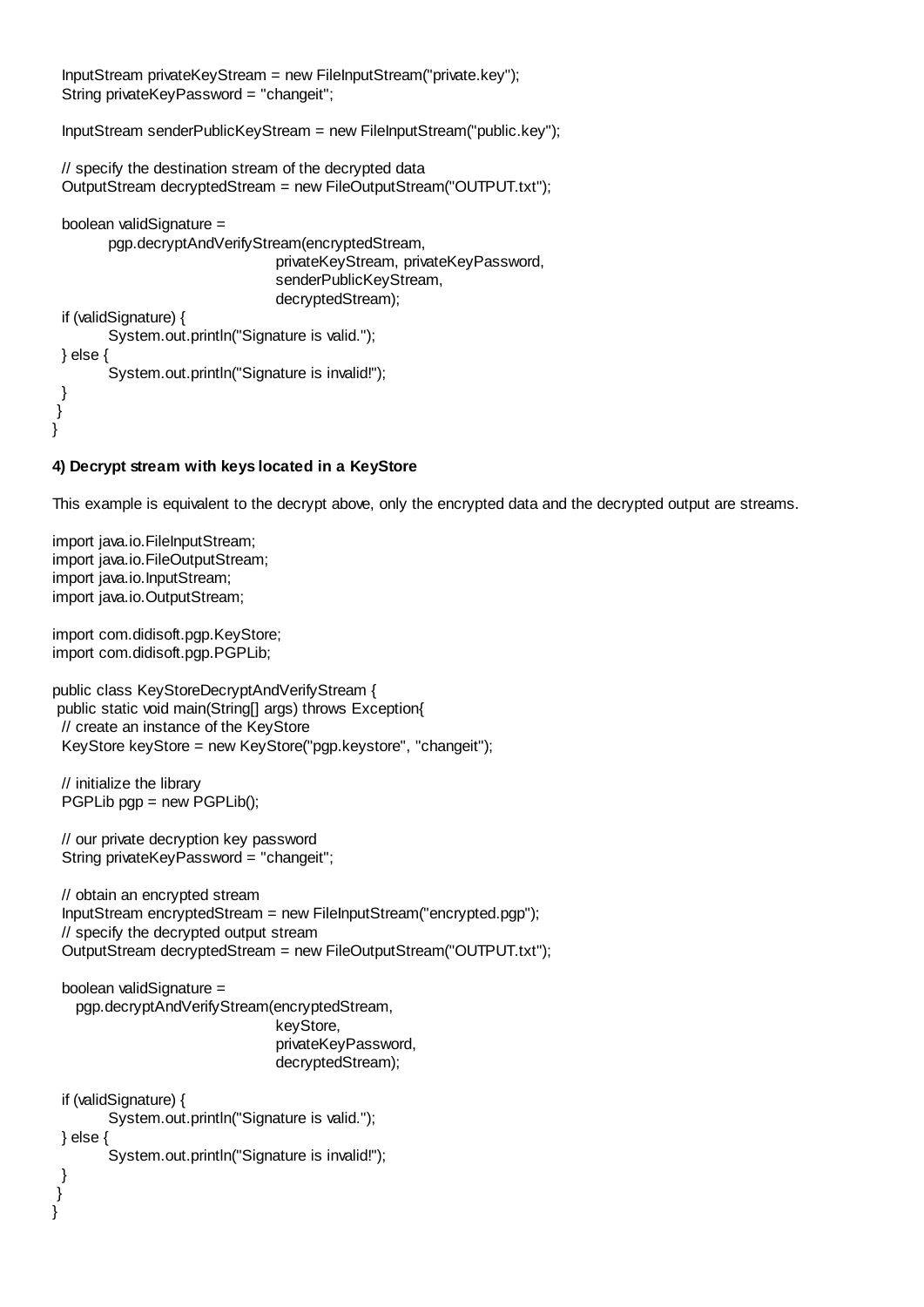## Clear sign

}

}

The clear signature OpenPGP message format is designed to sign text messages. The original message is kept as is and an additional signature is appended. This way the recipient can still read the original message without special software.

Clear signed messages are [verified](#page-11-0) just like ordinary [signed](#page-9-0) data.

The examples below demonstrate how to achieve this with DidiSoft OpenPGP Library for Java.

#### **1) Clearsign string message with private key located in file**

This example shows how to clear sign a text message. The signature algorithm is specified explicitly in contrast to the standard sign method.

import com.didisoft.pgp.HashAlgorithm; import com.didisoft.pgp.PGPLib;

public class ClearSignString { public static void main(String[] args) throws Exception{ // create an instance of the library PGPLib pgp = new PGPLib();

String message = "The quick brown fox jumps.";

```
 // clear sign
  String clearSignedMessage =
     pgp.clearSignString(message,
                   "private.asc", "private key pass",
                   HashAlgorithm.SHA256);
 }
```
#### **2) Clearsign file with private key located in file**

This example demonstrates how to clear text sign a file. The result file will contain the original file contents intact and an additional signature.

import com.didisoft.pgp.HashAlgorithm; import com.didisoft.pgp.PGPLib;

public class ClearSignFile { public static void main(String[] args) throws Exception{ // create an instance of the library PGPLib pgp = new PGPLib();

```
 // clear sign
 pgp.clearSignFile("INPUT.txt",
               "private.asc", "private key pass",
               HashAlgorithm.SHA256,
               "OUTPUT.sig.txt");
 }
```
## Generate RSA keys

This example demonstrates how to generate an RSA based OpenPGP key pair with OpenPGP Library for Java.

The generated keys have no expiration date. An overloaded version exists that accepts expiration time parameter.

import com.didisoft.pgp.\*;

public class GenerateKeyPairRSA { public static void main(String[] args) throws Exception { // initialize the KeyStore where the key will be generated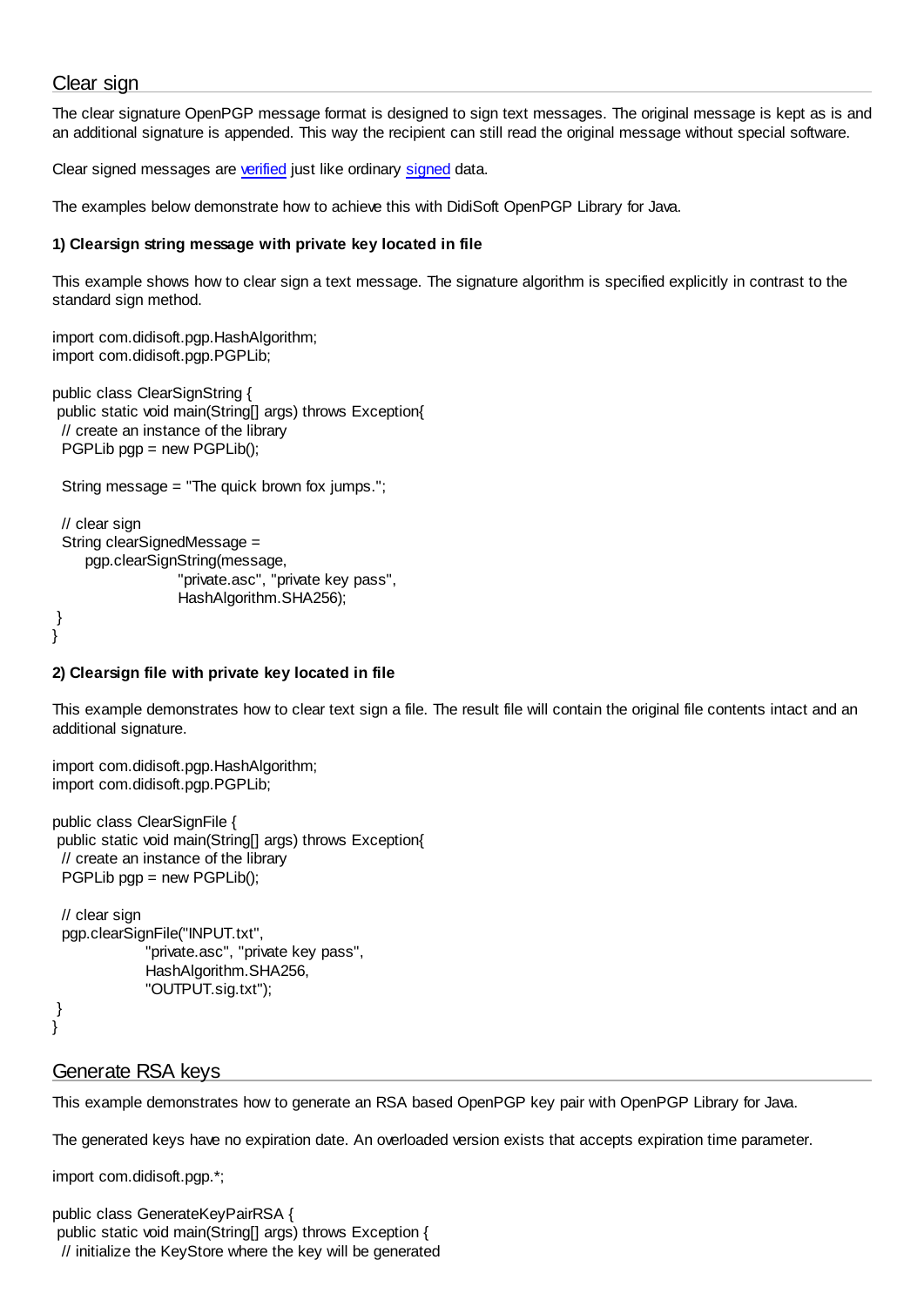KeyStore ks = new KeyStore("pgp.keystore", "changeit");

 // key primary user Id String userId = ["demo2@didisoft.com"](mailto:demo2@didisoft.com);

// preferred hashing algorithms

String[] hashingAlgorithms = new String[] {HashAlgorithm.SHA1, HashAlgorithm.SHA256, HashAlgorithm.SHA384, HashAlgorithm.SHA512, HashAlgorithm.MD5};

 // preferred compression algorithms String[] compressions = new String[]

{CompressionAlgorithm.ZIP, CompressionAlgorithm.ZLIB, CompressionAlgorithm.UNCOMPRESSED};

 // preferred symmetric key algorithms String[] cyphers = new String[] {CypherAlgorithm.CAST5,

 CypherAlgorithm.AES\_128, CypherAlgorithm.AES\_192, CypherAlgorithm.AES\_256, CypherAlgorithm.TWOFISH};

String privateKeyPassword = "changeit";

```
 int keySizeInBytes = 2048;
```
 ks.generateKeyPair(keySizeInBytes, userId, KeyAlgorithm.RSA, privateKeyPassword, compressions, hashingAlgorithms, cyphers);

```
 }
}
```
After the key pair is generated usually we will export the public key and send it to our partners.

Below is a screenshot of the generated key properties when we open it with PGP (r) 10:



## Generate DH/DSS keys

This example will demonstrate how to generate an OpenPGP key pair compatible with the Diffie Hellman algorithm that is recognized by PGP (r) version 10 and all OpenPGP standard compatible software systems as DH/DSS type key.

import com.didisoft.pgp.\*;

public class GenerateKeyPairDHDSS {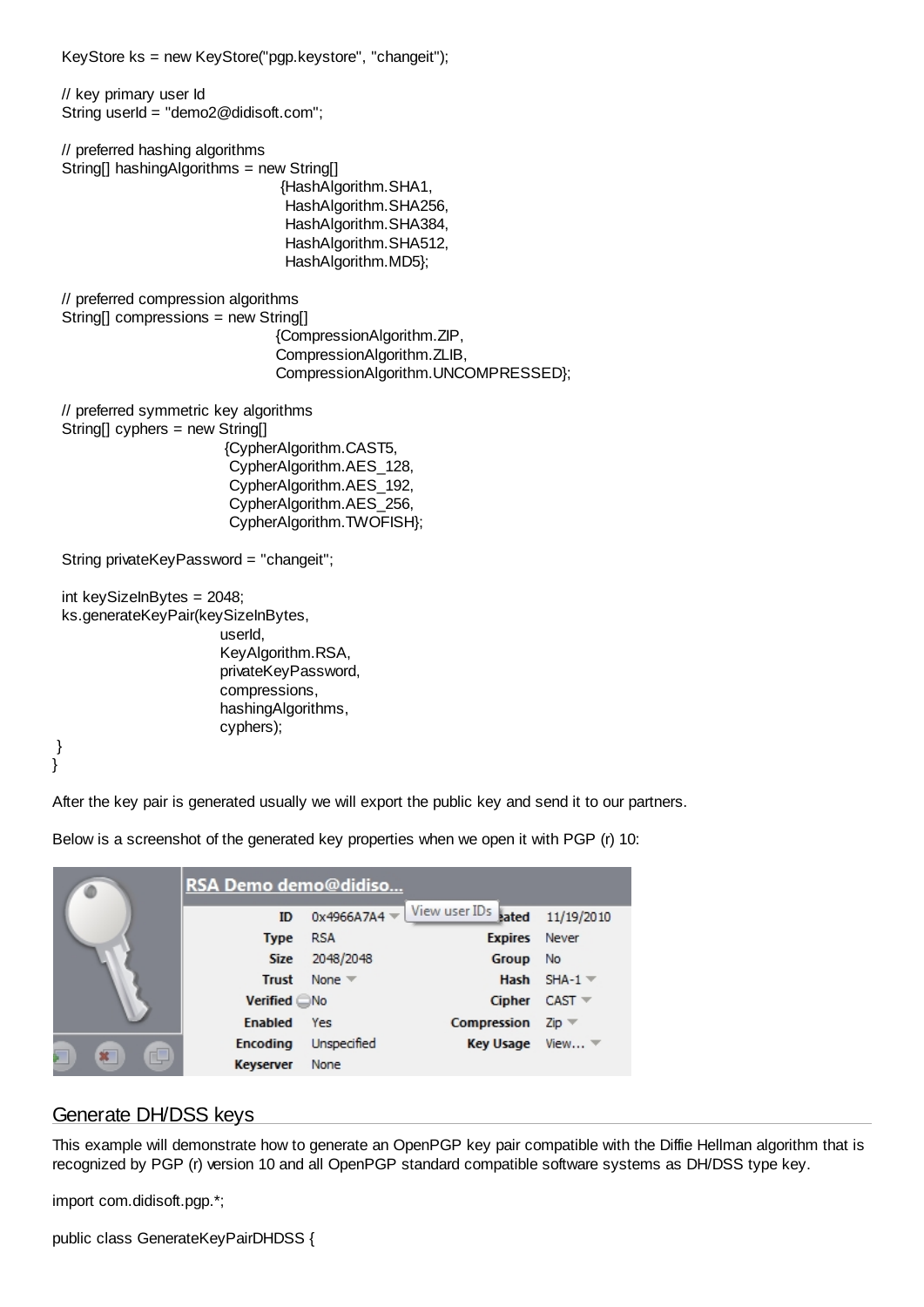public static void main(String[] args) throws Exception { // initialize the KeyStore where the key will be generated KeyStore ks = new KeyStore("pgp.keystore", "changeit");

 // key primary user Id String userId = ["demo@didisoft.com](mailto:demo@didisoft.com)";

 // preferred hashing algorithms String[] hashingAlgorithms = new String[] {HashAlgorithm.SHA1, HashAlgorithm.SHA256, HashAlgorithm.SHA384, HashAlgorithm.SHA512, HashAlgorithm.MD5};

 // preferred compression algorithms String[] compressions = new String[] {CompressionAlgorithm.ZIP, CompressionAlgorithm.ZLIB, CompressionAlgorithm.UNCOMPRESSED};

 // preferred symmetric key algorithms String[] cyphers = new String[] {CypherAlgorithm.AES\_128, CypherAlgorithm.AES\_192, CypherAlgorithm.AES\_256, CypherAlgorithm.CAST5, CypherAlgorithm.TWOFISH};

String privateKeyPassword = "changeit";

 int keySizeInBytes = 2048; ks.generateKeyPair(keySizeInBytes, userId, KeyAlgorithm.ELGAMAL, privateKeyPassword, compressions, hashingAlgorithms, cyphers);

 } }

After the key is generated it can be exported in a standalone file and imported into another OpenPGP software.

You may notice that the key algorithm parameter is ELGAMAL. The ElGamal is an implementation of the Diffie Hellman algorithm and the key is accepted with no complains from PGP (r) 10. The screenshot below shows the key properties for the exported public key in PGP (r) 10.

|        | DH/DSS Key demo  |               | demo@didisoft.com |                               |
|--------|------------------|---------------|-------------------|-------------------------------|
|        | ID               | 0xF60B02BA    | Created           | 10/13/2010                    |
|        | <b>Type</b>      | DH/DSS        | <b>Expires</b>    | 10/12/2011                    |
|        | <b>Size</b>      | 2048/1024     | Group             | No                            |
|        | Trust            | None $\equiv$ | Hash              | $SHA-1$                       |
|        | Verified No      |               | Cipher            | AES-128                       |
|        | Enabled          | Yes           | Compression       | $Zip =$                       |
| 向<br>客 | <b>Encoding</b>  | Unspecified   | <b>Key Usage</b>  | View $\overline{\phantom{a}}$ |
|        | <b>Keyserver</b> | None          |                   |                               |

Although we have requested the key size to be 2048 bits the DSS (digital signature standards) signing sub key is 1024 bits length. The explanation is that we use DSA (digital signature algorithm) to produce the signing sub key and it is limited to 1024 bits.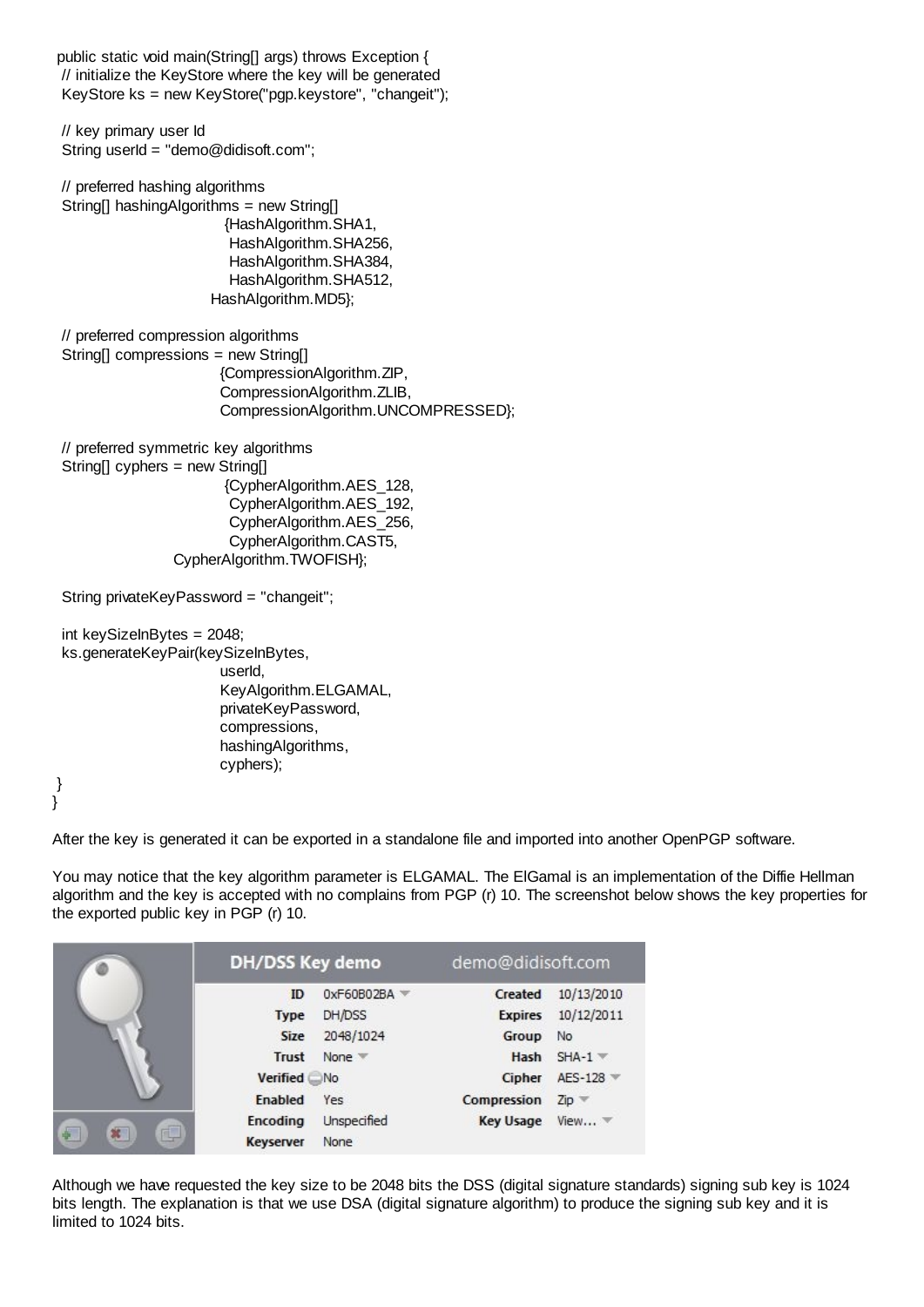## Import keys

This example demonstrates how to import existing keys from standalone files into a KeyStore object.

import com.didisoft.pgp.KeyStore;

public class ImportKeys { public static void main(String[] args) throws Exception { // initialize the KeyStore. The key store file may not exist // and subsequent operations will create it KeyStore keyStore = new KeyStore("pgp.keystore", "changeit");

 // import private key keyStore.importPrivateKey("private.asc", "changeit");

 // import public key keyStore.importPublicKey("public.asc");

 // imports key ring file. The file may contain public, private or // both type of keys if it is in ASCII armored format keyStore.importKeyRing("keypair.asc"); }

## Export keys

}

This example will demonstrate how to export a key from a KeyStore file. This is an operation that usually follows after we generate a key pair and have to send the public key to our partners so they could encrypt data that only we will be able to read.

import com.didisoft.pgp.KeyStore;

public class ExportKeys { public static void main(String[] args) throws Exception{ // initialize the key store KeyStore keyStore = new KeyStore("pgp.keystore", "changeit");

 // should output be ASCII or binary boolean asciiArmor = false;

```
 // export public key
  keyStore.exportPublicKey("exported_pub.pkr", 
                    "demo@didisoft.com", 
                    asciiArmor);
  // export private key
  keyStore.exportPrivateKey("exported_sec.skr", 
                     "demo@didisoft.com", 
                     asciiArmor);
  // export both keys in one file (in this case 
  // only ASCII armored output is accepted)
  keyStore.exportKeyRing("keypair.asc", "demo@didisoft.com");
 }
}
```
## Delete keys

This example demonstrates how to delete a key pair from an OpenPGP KeyStore.

import com.didisoft.pgp.KeyStore;

```
public class DeleteKeyPair {
 public static void main(String[] args) throws Exception{
        // initialize the KeyStore instance
        KeyStore ks = new KeyStore("pgp.keystore", "changeit");
```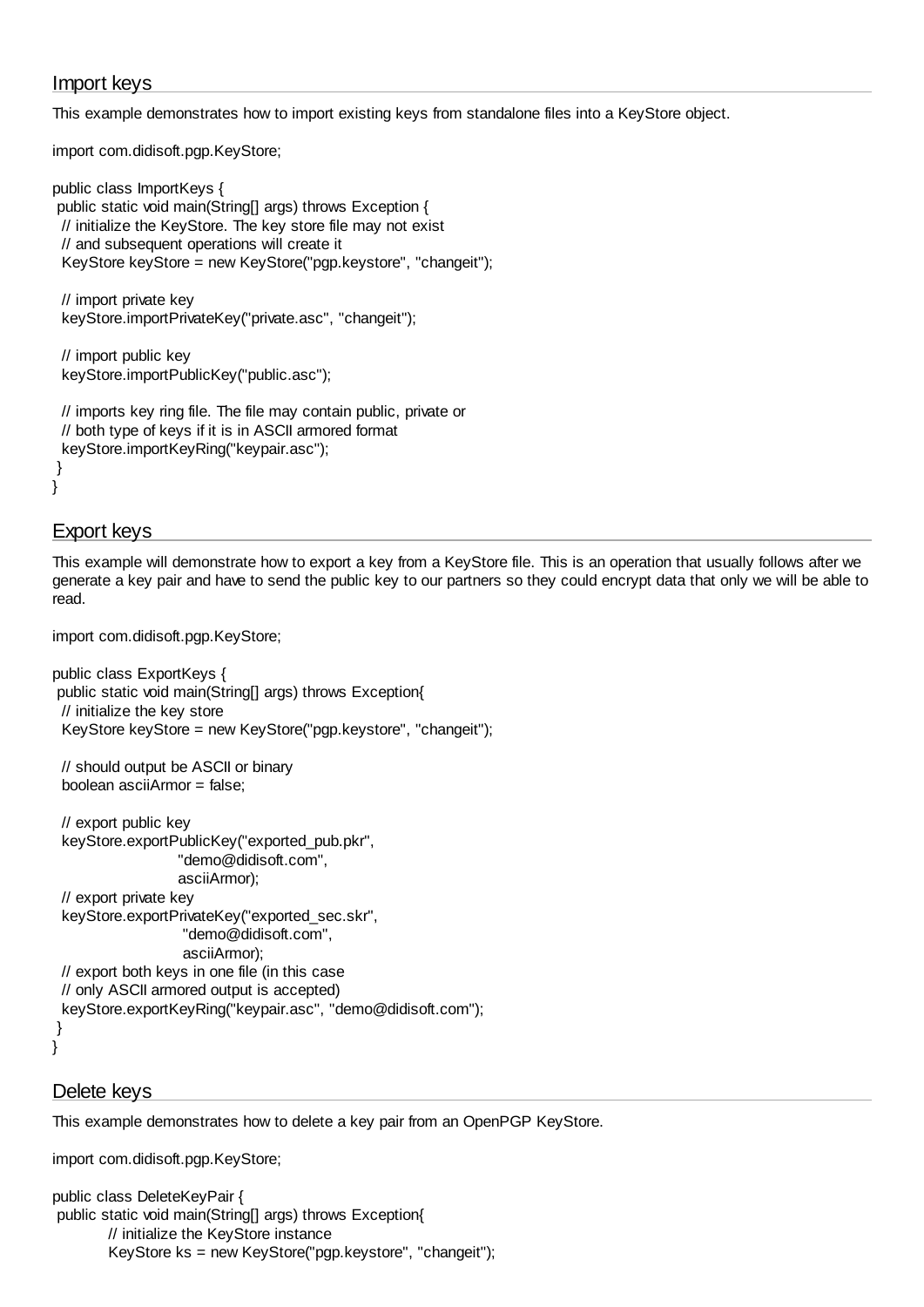```
// delete the key pair
ks.deleteKeyPair("test@gmail.com");
```
## Change password

 } }

The example below demonstrates how to change the password of a private key that has been imported in a KeyStore file.

We should know either the User Id of the key or the key Id; this example uses the method that accepts User Id.

import com.didisoft.pgp.KeyStore;

```
public class ChangePrivateKeyPassword {
 public static void main(String[] args) throws Exception{
  // initialize the KeyStore instance
  KeyStore ks = new KeyStore("pgp.keystore", "changeit");
  // change secret key password
  String keyUserId = "test@gmail.com";
  String oldPassword = "changeit";
  String newPassword = "new_private_key_password";
  ks.changePrivateKeyPassword(keyUserId, oldPassword, newPassword);
 }
}
```
Eventually we can export it lately if we prefer to keep it in a standalone file.

#### **Cipher**

By default all [encrypt](#page-5-0) methods use CAST 5 as an internal symmetric key encryption algorithm. This can be changed through a setter method PGPLib.setCypher(string cypher). The accepted values that can be passed for the cypher parameter are listed in the CypherAlgorithm interface:

CypherAlgorithm.TRIPLE\_DES; CypherAlgorithm.String CAST5; CypherAlgorithm.String BLOWFISH; CypherAlgorithm.String AES\_128; CypherAlgorithm.String AES\_192; CypherAlgorithm.String AES\_256; CypherAlgorithm.String TWOFISH; CypherAlgorithm.String DES; CypherAlgorithm.String SAFER; CypherAlgorithm.String IDEA;

Here is how to set the default symmetric algorithm to 128 bit AES :

 $PGPLib$  pgp = new  $PGPLib()$ ; pgp.setCypher(CypherAlgorithm.AES\_128);

Each subsequent call to encrypt or sign and encrypt will use the new algorithm, but only for the current instance of the library.

Have in mind that if the public key we use for encryption does not support the preferred symmetric algorithm, then the first cypher from this key preferred list will be used (each OpenPGP key stores internally it's algorithm preferences).

#### **Hashing**

Hashing is used in digital signatures. By default DidiSoft OpenPGP Library for Java uses SHA1. To set another hashing algorithm to be used for [signing,](#page-9-0) we have to change the default one with the method PGPLib.setHash(hash). The possible values are listed in the interface HashAlgorithm:

HashAlgorithm.SHA1 HashAlgorithm.SHA256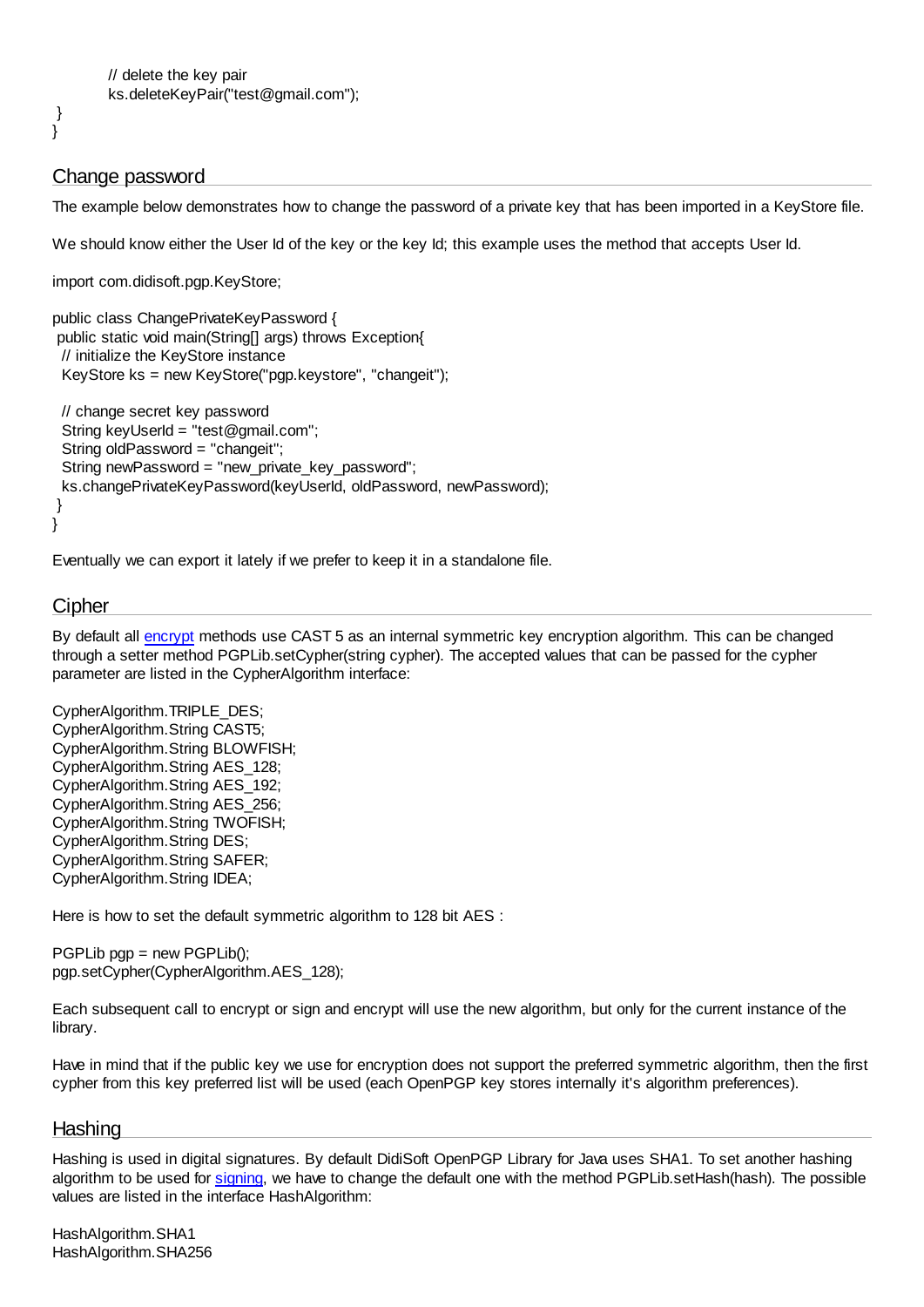HashAlgorithm.SHA384 HashAlgorithm.SHA512 HashAlgorithm.SHA224 HashAlgorithm.MD5 HashAlgorithm.MD2 HashAlgorithm.RIPEMD160

The change will have effect on subsequent calls to all [sign](#page-9-0) and *[signAndEncrypt](#page-13-0)* methods for the current PGPLib instance. For each new instance it has to be set explicitly again. This example shows how to set the hashing algorithm to SHA 256:

import com.didisoft.pgp.HashAlgorithm; import com.didisoft.pgp.PGPLib;

```
public class SetHashDemo {
  public static void main(String[] args) throws Exception {
        PGPLib pgp = new PGPLib();
        pgp.setHash(HashAlgorithm.SHA256);
 }
}
```
## **Compresion**

By default DidiSoft OpenPGP Library for Java uses ZIP compression when [encrypting](#page-5-0) and [signing](#page-9-0) data.

This can be changed through the method *PGPLib.setCompression*(compression). The supported options are listed in the *CompressionAlgorithm* interface:

CompressionAlgorithm.ZIP CompressionAlgorithm.ZLIB CompressionAlgorithm.BZIP2 CompressionAlgorithm.UNCOMPRESSED

The change has effect on subsequent calls to the encryption methods only on the current instance of the PGPLib object. For each new instance the preferred compression should be set explicitly.

The example below shows how to set the compression to ZLib:

```
import com.didisoft.pgp.CompressionAlgorithm;
import com.didisoft.pgp.PGPLib;
```

```
public class SetCompressionDemo {
  public static void main(String[] args) throws Exception {
        PGPLib pgp = new PGPLib();
        pgp.setCompression(CompressionAlgorithm.ZLIB);
      // each subsequent encryption will use ZLib
  }
}
```
## Example files

In the library distribution ZIP package you will find a folder named **Examples.**

Create a new Java project with your favorite IDE of choice and add the files from the **Examples\src** folder.

The other files in the Examples folder are used as data for some of the examples.

# **Online**

All the examples below are available online at our web site: <http://www.didisoft.com/examples/java-openpgp-examples/>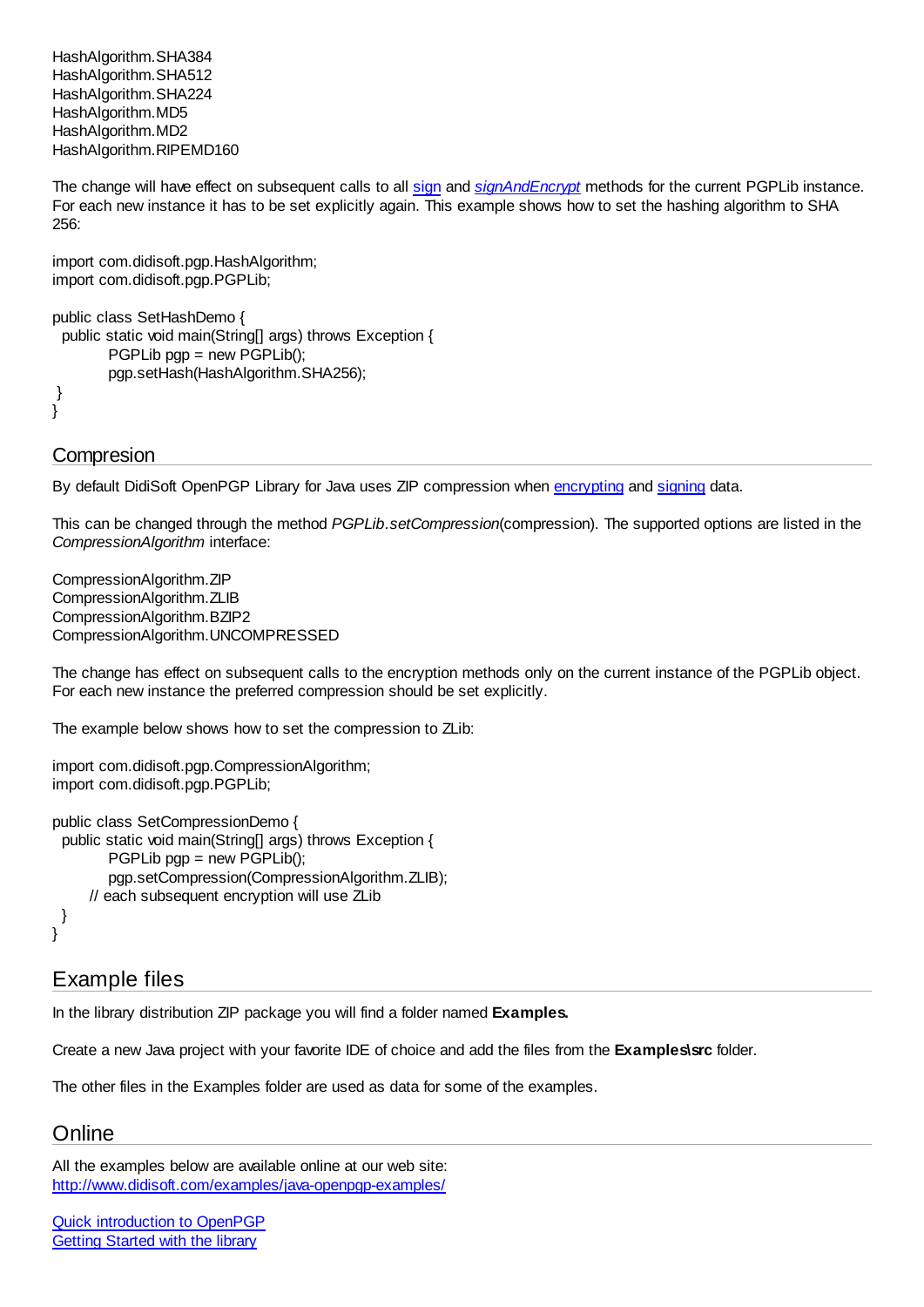## Most common functions

**[Encrypt](http://www.didisoft.com/examples/encrypt-file/) [Decrypt](http://www.didisoft.com/examples/decrypt-in-java/) [Sign](http://www.didisoft.com/examples/sign-in-java/) [Verify](http://www.didisoft.com/examples/verify-in-java/) [Sign and Encrypt](http://www.didisoft.com/examples/java-sign-and-encrypt/)** [Decrypt and Verify](http://www.didisoft.com/examples/java-decrypt-and-verify/) [Clear text sign](http://www.didisoft.com/examples/java-clearsign/)

## KeyStore and key generation.

[Generate RSA keys](http://www.didisoft.com/examples/java-generate-rsa-key/) [Generate DH/DSS keys](http://www.didisoft.com/examples/java-generate-dhdss-key/) [Import keys](http://www.didisoft.com/examples/import-keys/) [Export keys](http://www.didisoft.com/examples/export-keys/)

Key revocation [Introduction to OpenPGP key revocation](http://www.didisoft.com/examples/openpgp-key-revocation) [Revoke key directly](http://www.didisoft.com/examples/revoke-key) [Revocation certificate](http://www.didisoft.com/examples/revocation-certificate/) [Designated revoker](http://www.didisoft.com/examples/designated-revoker/)

## Advanced Topics

[Set preferred cypher](http://www.didisoft.com/examples/set-cypher/) (symmetric key algorithm) [Set preferred compression](http://www.didisoft.com/examples/set-compression/) [Set preferred hashing](http://www.didisoft.com/examples/set-hashing/)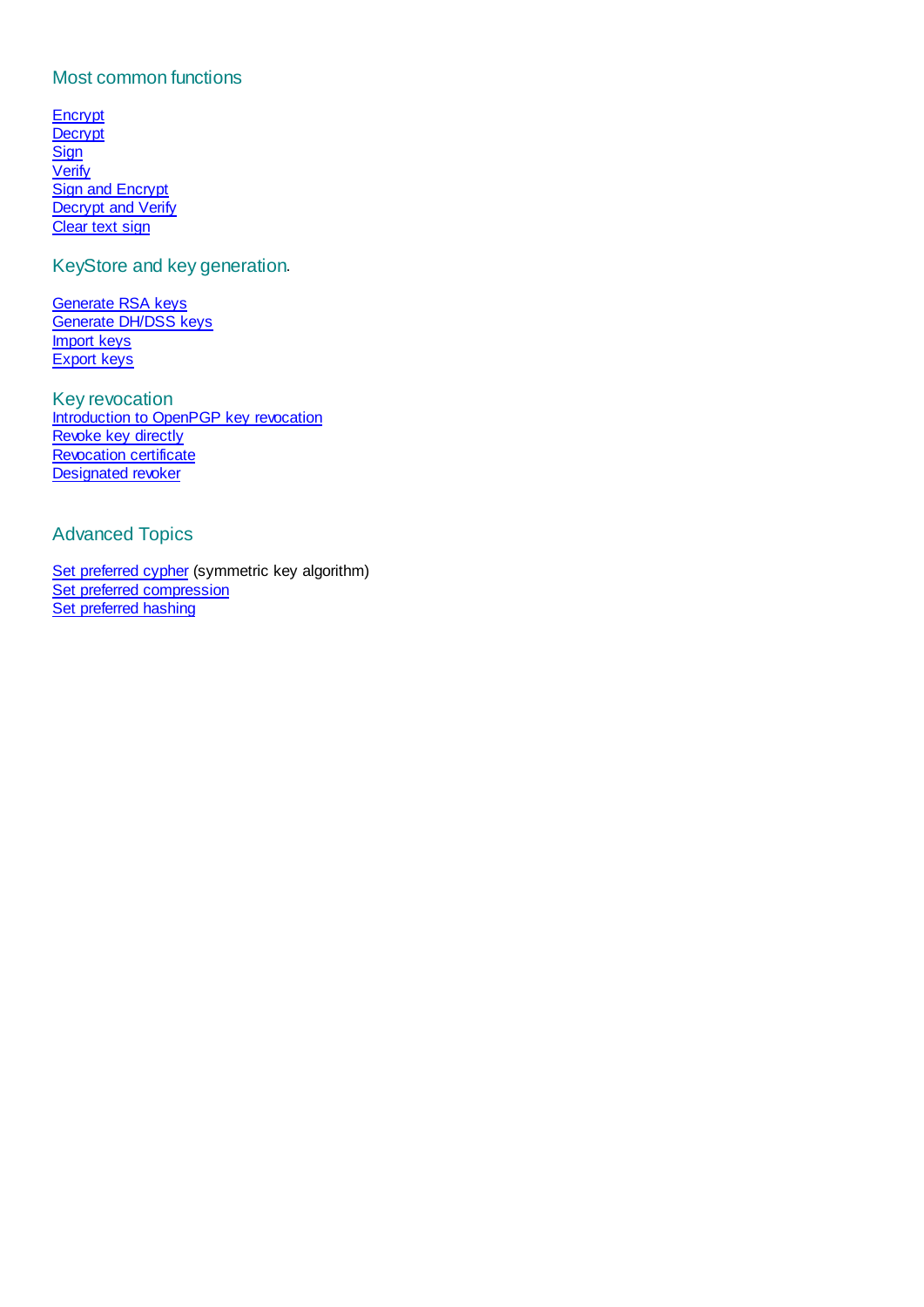# Common Exceptions

Some common exceptions that may occur when working with the library are:

org.bouncycastle.openpgp.PGPException: Exception creating cipher

org.bouncycastle.openpgp.PGPException: exception constructing public key

org.bouncycastle.openpgp.PGPException: exception encrypting session key

java.lang.SecurityException: Unsupported keysize or algorithm parameters

## Resolution:

Try to download the files listed in [JCE Unlimited Strength Policy files](#page-2-1) and try again.

If the problem appears after that, please [contact us](#page-27-0).

# Exporting keys from a GnuPG keystore

List keys contained in the GnuPG keystore: gpg --list-keys

Export Public key gpg --export my\_key -o my\_public\_key.gpg

Export Private key gpg --export-secret-key my\_key -o my\_secret\_key.gpg